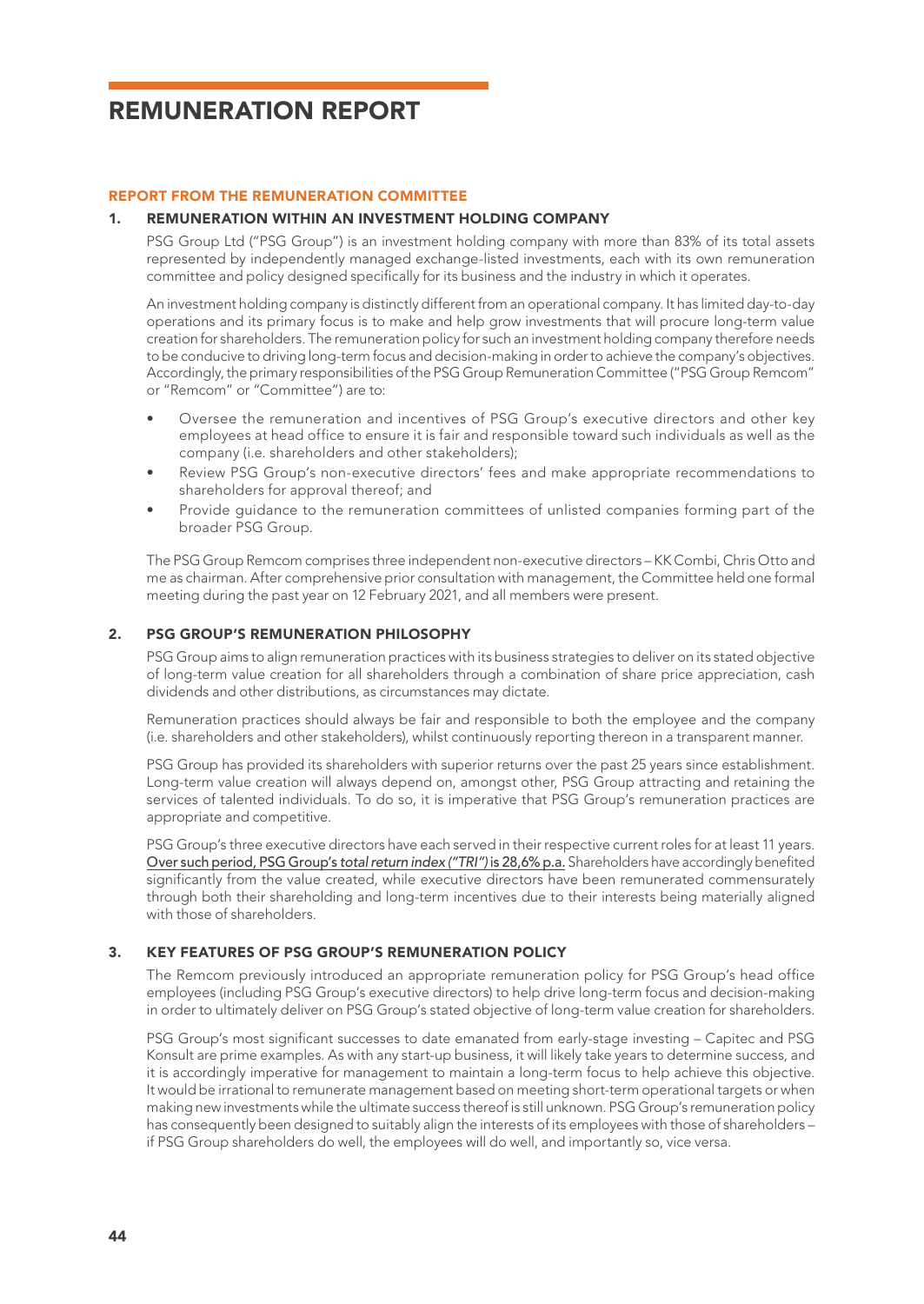The table below lists some of the key features of PSG Group's remuneration policy and cross references to the relevant sections of the remuneration policy:

| <b>Key feature</b>                                                                                                                  | Page |
|-------------------------------------------------------------------------------------------------------------------------------------|------|
| Short-term incentives ("STI")                                                                                                       |      |
| Benchmarking of base salaries                                                                                                       | 53   |
| Portion of base salary deferred for 12 months                                                                                       | 53   |
| Subject to malus/clawback provisions                                                                                                | 53   |
| No bonus payments to CEO, CFO and managers                                                                                          | 54   |
| Long-term incentives ("LTI") (share options)                                                                                        |      |
| Share options awarded at ruling market price – i.e. participants will only                                                          |      |
| realise value if there is share price appreciation                                                                                  | 54   |
| Vesting occurs over time                                                                                                            | 55   |
| Vesting subject to financial performance measures                                                                                   | 55   |
| Vesting subject to non-financial personal key performance measures                                                                  | 56   |
| Award and vesting subject to minimum shareholding requirements<br>for executive directors (including CEO and CFO), as well as other |      |
| participants                                                                                                                        | 57   |
| Subject to malus/clawback provisions                                                                                                | 57   |

## 4. VOTING AT THE PREVIOUS ANNUAL GENERAL MEETING ("AGM")

As prescribed by the King IV Report on Corporate Governance™ for South Africa, 2016 ("King IV™") and required by the JSE Listings Requirements, PSG Group presented its remuneration policy and the implementation report thereon to shareholders for *non-binding advisory* votes at its previous AGM held on 17 July 2020. Shareholders representing 70,6% of the total votes exercisable were in attendance, whether in person, by proxy or authorised representative, and the results from their voting were:

| Resolution                                                                     | For   | Against |
|--------------------------------------------------------------------------------|-------|---------|
| Non-binding endorsement of remuneration policy                                 | 82.4% | 17.6%   |
| Non-binding endorsement of implementation report on the<br>remuneration policy | 93.0% | 7.0%    |

## 5. CHANGES MADE TO PSG GROUP'S REMUNERATION POLICY DURING THE PAST YEAR

#### 5.1 Share option strike price adjustments

On 31 August 2020, PSG Group undertook the most significant corporate action in its history by distributing 32 502 856 Capitec Bank Holdings Ltd ("Capitec") ordinary shares, representing approximately 28,1% of Capitec's total issued ordinary share capital, to PSG Group ordinary shareholders as a special dividend by way of a pro rata distribution *in specie*, in the ratio of 14 Capitec shares for every 100 PSG Group shares held ("Capitec Unbundling").

The PSG Group Ltd Supplementary Share Incentive Trust ("SIT") deed ("Trust Deed"), as previously approved by PSG Group shareholders and the JSE, entitles the Remcom to instruct the SIT's trustees to effect such adjustments to the strike prices of awarded but unexercised share options as the Remcom "shall consider fair and reasonable in the circumstances" to take account of, inter alia, special dividends (such as the Capitec Unbundling).

45 As a result, and in accordance with the JSE Listings Requirements, the Remcom appointed PricewaterhouseCoopers Corporate Finance (Pty) Ltd ("PwC"), the corporate advisory arm of PSG Group's external auditor, as independent expert to calculate the strike price adjustments that may be considered fair and reasonable in order to account for the Capitec Unbundling. Such strike price adjustments were calculated by applying option pricing models to each individual share option award tranche immediately before the Capitec Unbundling and then calculating immediately after the Capitec Unbundling the adjusted strike price necessary so as to ensure that the participant's share options have the same fair value before and after the Capitec Unbundling (i.e. the participant should be in the same position irrespective of the Capitec Unbundling having taken place). It is important to note that the SIT participants did not receive any Capitec shares pursuant to the Capitec Unbundling in respect of their unvested share options – hence the need to adjust the strike prices of such share options following the Capitec Unbundling.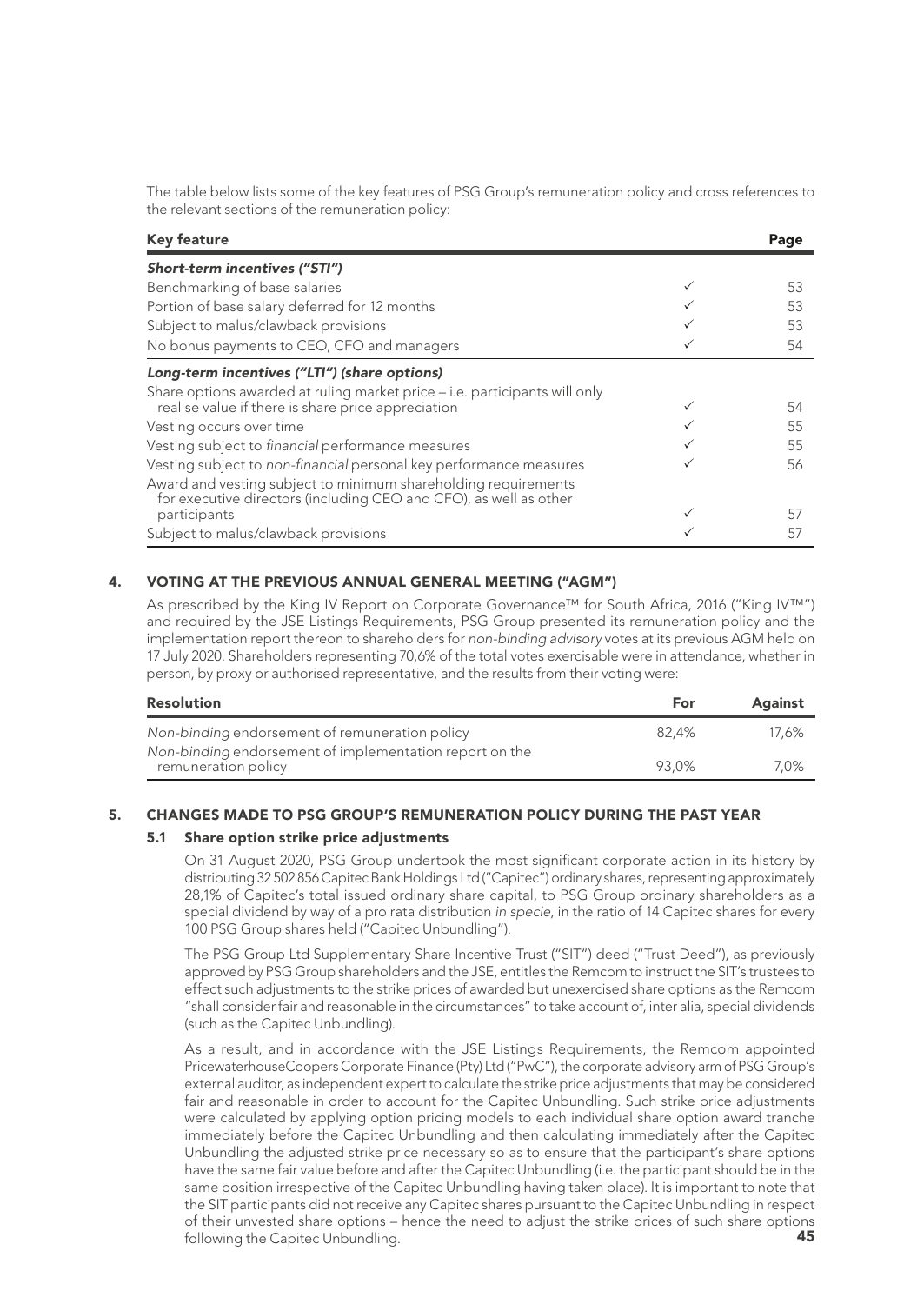The Remcom has reviewed PwC's recommendations and approved the strike price adjustments proposed by them. The Remcom also submitted a copy of PwC's report to the JSE during January 2021, as required by the Trust Deed and JSE Listings Requirements.

The strike price adjustments pursuant to the Capitec Unbundling are detailed in the table below:

|                   |                  | Share option strike price (R) |         |
|-------------------|------------------|-------------------------------|---------|
| <b>Grant date</b> | Vesting date     | <b>Before</b>                 | After   |
| 29 February 2016  | 28 February 2021 | 178,29                        | 21,39   |
| 28 February 2017  | 28 February 2021 | 237,31                        | 39,47   |
| 28 February 2017  | 28 February 2022 | 237,31                        | 28,68   |
| 28 February 2018  | 28 February 2021 | 236,13                        | 39,11   |
| 28 February 2018  | 28 February 2022 | 236,13                        | 28,37   |
| 28 February 2018  | 28 February 2023 | 236,13                        | 19,50   |
| 28 February 2019  | 28 February 2021 | 250,56                        | 42,91   |
| 28 February 2019  | 28 February 2022 | 250,56                        | 32,11   |
| 28 February 2019  | 28 February 2023 | 250,56                        | 23,05   |
| 28 February 2019  | 28 February 2024 | 250,56                        | 14,73   |
| 28 February 2020  | 28 February 2022 | 213,71                        | 22,27   |
| 28 February 2020  | 28 February 2023 | 213,71                        | 13,65   |
| 28 February 2020  | 28 February 2024 | 213,71                        | 5,56    |
| 28 February 2020  | 28 February 2025 | 213,71                        | (2, 51) |

#### 5.2 Changes to LTI performance measures and linear vesting model

In terms of PSG Group's existing remuneration policy, the vesting of share options awarded from 28 February 2018 onwards are subject to, inter alia, meeting the following *financial* performance measures:

- The vesting of 50% of share options depends on PSG Group's *recurring earnings per share ("REPS")* growth outperforming a predefined "real growth"-benchmark, being calculated as South Africa's consumer price index inflation rate plus South Africa's gross domestic product growth rate plus an additional 3%, as measured over the five years immediately preceding such vesting date; and
- The vesting of 50% of share options depends on PSG Group's average *return on equity ("ROE")*, as measured over the five years immediately preceding such vesting date, exceeding PSG Group's average cost of equity over such period.

Important to note is that both the *REPS* growth and *ROE financial* performance measures are earnings-derived metrics.

The Capitec Unbundling has made the aforementioned *financial* performance measures impractical to use going forward for the following reasons:

- Capitec contributed approximately 70% to PSG Group's consolidated *recurring earnings* and constituted approximately 75% of PSG Group's total *SOTP* assets – occasionally, the investment in Capitec alone was even larger than PSG Group's market capitalisation. The adjustments needed following the Capitec Unbundling to derive at reasonable comparatives for purposes of calculating PSG Group's historic and future *financial* performance are highly complex and open to subjectivity; and
- PSG Group's required change in status to that of an *investment entity* for IFRS purposes with effect from 1 March 2020 (i.e. *REPS* no longer reported with investees no longer consolidated but accounted for at fair value instead, with *ROE* accordingly fluctuating depending on the market movements of the investments) mainly as a result of the Capitec Unbundling, has further necessitated a review of the aforementioned *financial* performance measures.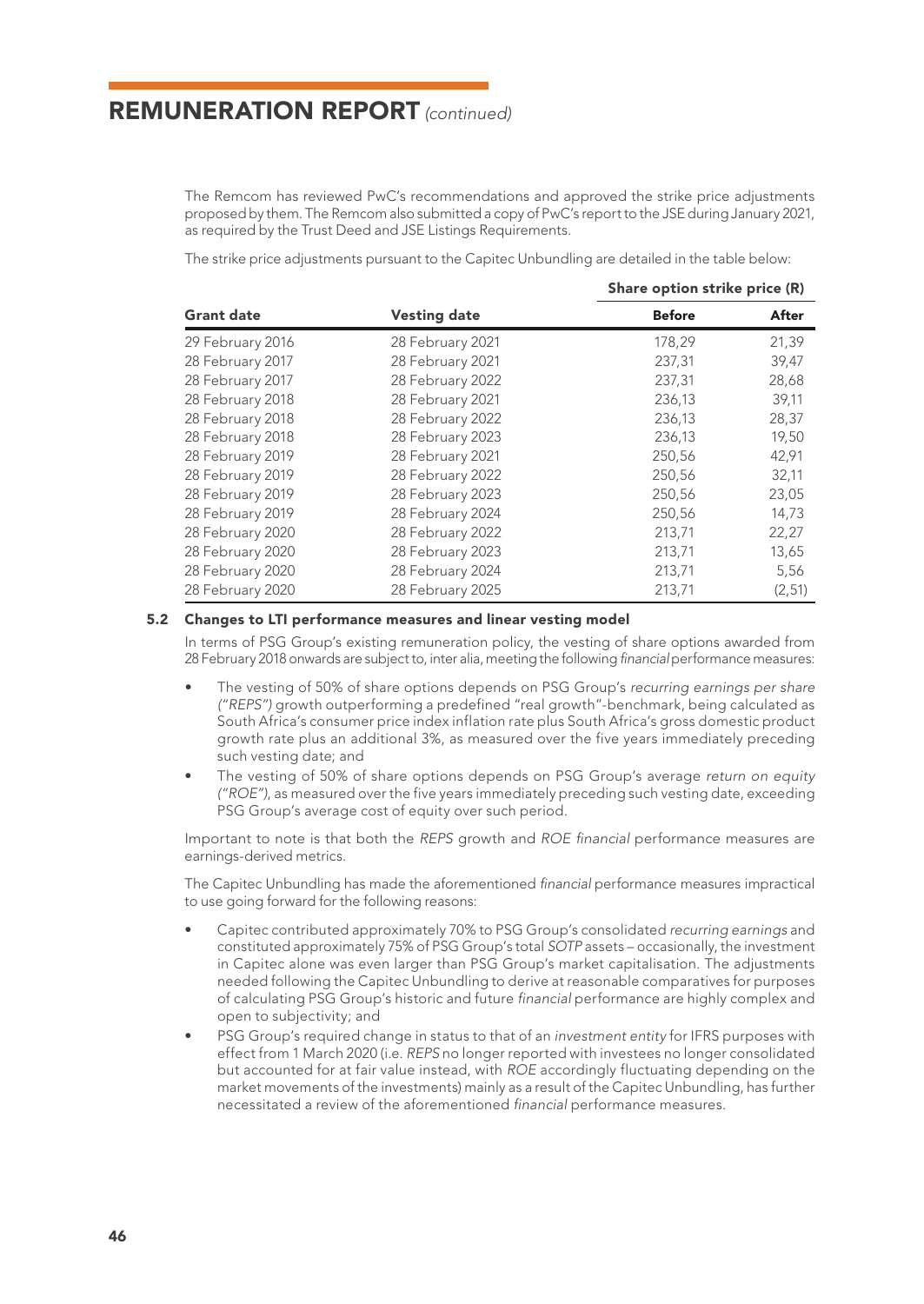As such, with due consideration to the significant change in composition of PSG Group's investment portfolio following the Capitec Unbundling and the way in which the performance of the remaining investments is evaluated, and to ensure PSG Group's LTI is conducive to help drive long-term focus and decision-making in order to ultimately deliver on PSG Group's stated objective of long-term value creation for shareholders, the Remcom has investigated various alternative *financial* performance measures for the LTI. After careful deliberation and discussions with major shareholders, the Remcom determined it more appropriate that the vesting of share options awarded from 28 February 2018 onwards be subject to meeting the following *financial* performance measures instead:

*• TRI*

The vesting of 40% of share options will be subject to PSG Group's *TRI* outperforming the average *TRI* of a peer group of JSE-listed companies that share similar traits to PSG Group and its investees (refer below), as measured over the five years immediately preceding such vesting date.

*• Head office costs*

The vesting of 40% of share options will be subject to PSG Group's total head office operating and employment costs (net of fee and other income generated, but excluding underwriting and commitment fees earned) for the preceding financial year expressed as a percentage of PSG Group's *SOTP value* upon such vesting date, being less than the average *total expense ratio ("TER")* of South African flexible collective investment schemes (i.e. flexible funds).

*• Gearing*

The vesting of 20% of share options will be subject to PSG Group's total *SOTP* debt (prudently including any perpetual preference share funding) being less than 20% of its total *SOTP* assets (i.e. a maximum gearing level of 20%) upon such vesting date.

It is furthermore important to note that these are fully-priced and not nil-paid share options. Accordingly, all such share options also have an inherent *financial* performance hurdle, being the strike price. Share options will therefore only have value if the share price is higher than the strike price on the date of exercise of such share options.

The group of peer companies the Remcom determined to be most comparable, as well as the rationale for selecting each constituent, are detailed in the table below –

| Company                             | <b>Rationale</b>                                                                                                                                                                                                  |
|-------------------------------------|-------------------------------------------------------------------------------------------------------------------------------------------------------------------------------------------------------------------|
| Remgro Ltd                          | Investment holding company                                                                                                                                                                                        |
| Hosken Consolidated Investments Ltd | Investment holding company                                                                                                                                                                                        |
| Kap Industrial Holdings Ltd         | Investment holding company                                                                                                                                                                                        |
| Long4Life Ltd                       | Investment holding company                                                                                                                                                                                        |
| Alexander Forbes Group Holdings Ltd | Financial services provider operating in a similar<br>segment as PSG Konsult Ltd, which represents 35% of<br>PSG Group's total SOTP assets                                                                        |
| Advtech Ltd                         | Private education provider operating in a similar<br>segment as Curro Holdings Ltd ("Curro"), which<br>represents 17% of PSG Group's total SOTP assets                                                            |
| Hyprop Investments Ltd              | SA-focused property company, with the likes of<br>Curro and Evergreen Retirement Holdings (Pty) Ltd<br>(collectively representing 21% of PSG Group's total<br>SOTP assets) having a significant property underpin |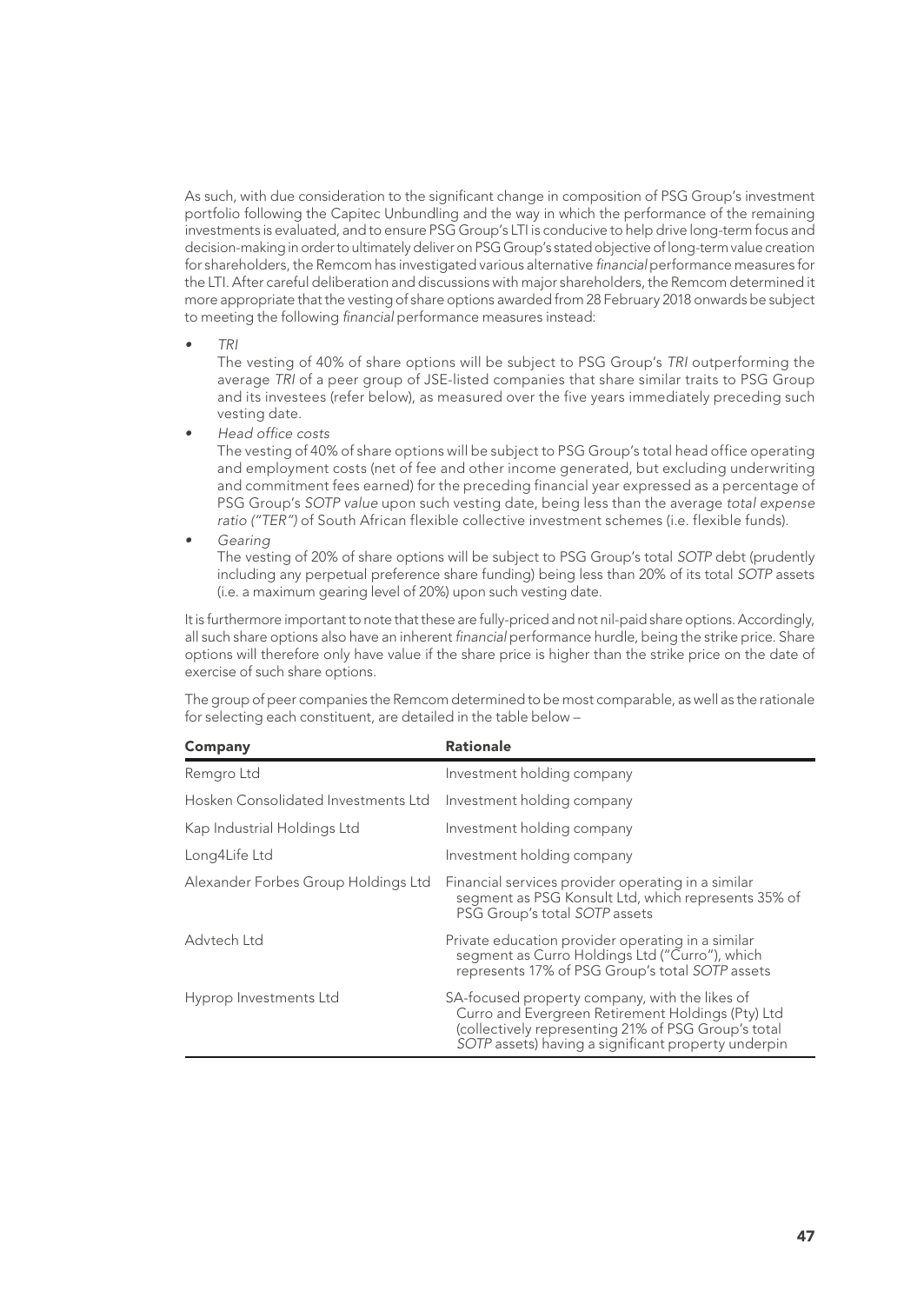### *• TRI rationale*

The Remcom considers the *TRI financial* performance hurdle to be an appropriate *financial* performance measure considering that investors in investment holding companies, such as PSG Group, are ultimately interested in the investment returns generated through a combination of share price appreciation, cash dividends and other distributions. PSG Group's *TRI* accordingly is a sensible metric to measure its *financial* performance, being derived from its share price performance and taking cognisance of distributions. Similarly, the most astute investor of all time Warren E. Buffett of Berkshire Hathaway, starts off his letter to shareholders annually by comparing Berkshire Hathaway's performance since establishment to that of the S&P500. However, with PSG Group and its investees virtually operating exclusively in South Africa, its *TRI* is not realistically comparable to that of an index such as the JSE All Share, which has a significant weighting in rand-hedge shares such as Naspers, Richemont and British American Tobacco whose earnings are dominated by offshore operations. Instead, PSG Group's *TRI* is measured against that of the aforementioned peer group of JSE-listed companies that not only share similar traits to PSG Group and its investees, but who operate mainly in South Africa.

*• Head office costs rationale*

The total head office operating and employment costs *financial* performance hurdle places additional emphasis on management to conduct PSG Group's investment activities in a cost conscious manner. It is measured against the average *TER* of South African flexible funds to provide PSG Group shareholders with the necessary assurance that the cost to operate PSG Group as an investment holding company is effectively less than what the market charges investors otherwise.

*• Gearing rationale*

One can generally improve a company's performance by introducing debt into the business, as long as it remains at a responsible level in order not to attract undue risk. PSG Group's maximum gearing *financial* performance hurdle helps to ensure that management does not incur excessive debt to grow the business with irresponsible levels of risk. In recent times, there has been a plethora of corporate collapses or near collapses in South Africa due to excessive gearing levels and accordingly, the Remcom views such a *financial* performance hurdle as a good safeguard there against.

### *Linear vesting in respect of TRI financial performance measure*

Previously, the vesting of share options had a binary outcome dependant on whether the *REPS* growth and *ROE financial* performance measures had been met or not. However, having conducted extensive research, the Remcom observed a general move in the market from binary to linear vesting models and agrees that it is indeed a more equitable model to follow. For example, if the benchmark for the vesting of share options was 15% and the actual performance came in at 14,9%, it is unreasonable to expect that no share options should vest and, if so, it could well lead to a loss of talent which could have a negative impact on the future performance of PSG Group. Accordingly, the Remcom has resolved that those share options awarded from 28 February 2018 onwards which are subject to the *TRI financial* performance hurdle will vest in accordance with the following *linear* vesting model:

- No share options will vest if PSG Group's *TRI* is less than 80% of that of the peer group, as measured over the five years immediately preceding such vesting date; and
- Linear vesting will apply such that -
	- 30% of share options will vest if PSG Group's *TRI* is 80% of that of the peer group;
	- 100% of share options will vest if PSG Group's *TRI* is 120% of that of the peer group; as measured over the five years immediately preceding such vesting date.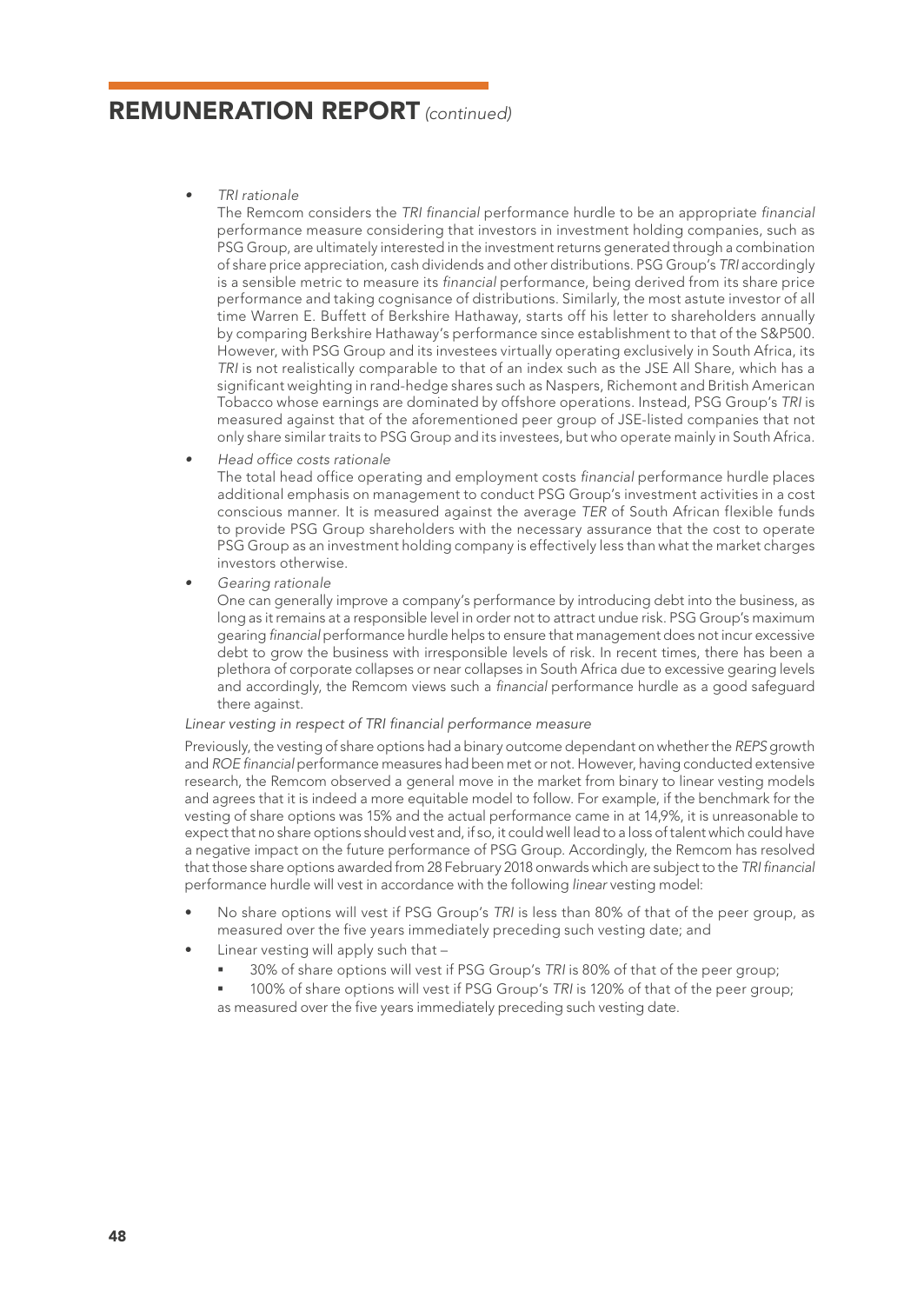#### 5.3 Minimum shareholding requirements

The Remcom encourages management to hold shares in PSG Group to better align their interests with those of shareholders, and as a tangible demonstration of their commitment to PSG Group. Accordingly, both the award and vesting of share options of executive directors have previously been and continue to be subject to meeting a minimum shareholding requirement. However, in light of the Capitec Unbundling and the resultant significant reduction in PSG Group's ex-Capitec share price, the respective minimum shareholding requirements for the CEO and other executive directors (including the CFO) had to be revised downward from 500% to 300% and from 400% to 200% of their current base salaries, respectively.

During the past year, the Remcom for the first time also resolved to introduce a minimum shareholding requirement for all other participants of the LTI. With effect from 28 February 2022, the award and vesting of these participants' share options will be subject to the participant retaining at least 60% of all PSG Group shares delivered to him/her on or after 28 February 2021 by way of the exercise of share options on a net-equity-settled basis.

#### 5.4 Base salaries of executive directors (including CEO and CFO)

Last year, the Remcom approved a 5% general salary increase for the financial year ended 28 February 2021. However, the executive directors and senior management voluntarily resolved to sacrifice their approved salary increase considering the business and economic uncertainty brought about by the Covid-19 pandemic.

Following the Capitec Unbundling in terms of which significant value of more than R12bn was unlocked for shareholders, PSG Group has a much smaller market capitalisation which certain stakeholders could argue warrants a reduction in executive pay. However, the Remcom believes it would be extremely unfair to penalise the executive directors for having initiated and concluded a major value-unlocking transaction for the benefit of all PSG Group shareholders, and that it might result in a loss of talent and/or discourage them from pursuing further value-unlocking initiatives if they are going to be penalised for it. Furthermore, it should be noted that while PSG Group's market capitalisation has decreased following the Capitec Unbundling, the executive directors' workload and responsibilities remain unchanged and it could well be argued that the expectation for them to identify and implement further value-unlocking initiatives has in fact increased.

However, with further consideration to the ongoing Covid-19 pandemic and its long-lasting damage to our economy, the executive directors have proposed to the Remcom to sacrifice any potential inflationary increases to their base salaries over the short term. After careful consideration, the Remcom accepted such proposal.

### 6. PSG GROUP'S SHARE PRICE DISCOUNT TO ITS SOTP VALUE PER SHARE

The PSG Group board receives regular queries as to the reason(s) for the sizeable discount at which PSG Group shares continue to trade to its *SOTP value* per share, as well as the board's plan to reduce/unlock such discount.

One can speculate regarding the reasons for such discount. However, despite the significant value-unlocking initiatives undertaken by the PSG Group board during the past year, most notably the Capitec Unbundling and PSG Group share buy-backs, the discount persists. It is thus determined by market forces and unfortunately outside the direct control of the PSG Group board. That said, the PSG Group board remains focused on pursuing value-unlocking initiatives to the extent possible.

When considering factors which may be contributing to the persisting discount, it should be noted that changes were recently introduced to Section 46 of the Income Tax Act whereby rollover tax relief provisions will no longer apply to future unbundling transactions to the extent of any distribution to so-called *disqualified persons*, which amongst other include any single retirement fund and foreign investor holding more than 5% of the issued share capital of the unbundling company. Accordingly, should PSG Group undertake unbundling transactions in future and to the extent that it has *disqualified persons* as shareholders at such time, it may result in capital gains tax (and potentially dividend withholding tax should a foreign investor hold more than 5% of its issued share capital) payable by PSG Group because of such *disqualified persons* – with the cost thereof effectively and unjustifiably being carried by all PSG Group shareholders, and not just by the *disqualified persons*.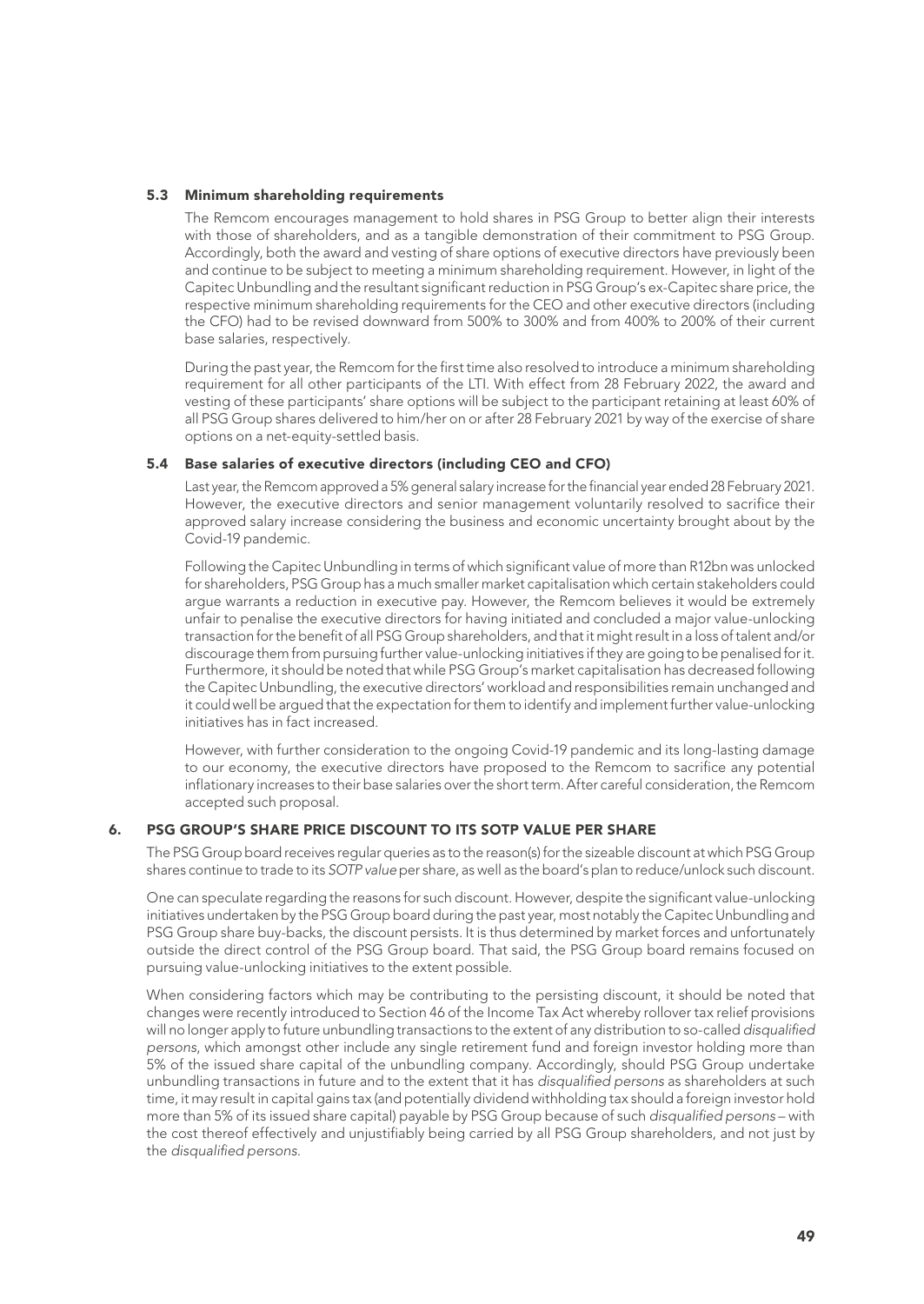### 7. FUTURE CONSIDERATIONS

As communicated in the previous two years' remuneration reports and considering further engagement with stakeholders, it is evident that numerous investors do not give due consideration to the embedded performance hurdle underlying share options awarded at a strike price equal to the ruling market price ("Fully Priced Share Options") as opposed to share options awarded at zero cost ("Nil Paid Share Options").

We understand the investor community's requirement for additional performance hurdles (both *financial* and *non-financial*) as vesting conditions to share options awarded to management. However, the simple reality is that management with Nil Paid Share Options will realise value irrespective of what the share price performance is as long as predetermined performance targets (if any) are met. In contrast, management with Fully Priced Share Options (as is the case with PSG Group) will not realise any value unless there is share price growth above the strike price at which such share options were awarded, irrespective of whether they have met their *financial* and *non-financial* performance targets. It is evident that Fully Priced Share Options align management's interests with those of shareholders – management will only benefit if the share price increases substantially, in which case shareholders would have benefited accordingly.

As an example – if a participant is issued Fully Priced Share Options at a strike price equal to the ruling market price of, say R60, the participant will only realise value should the share price increase to above R60 at exercise date. Nil Paid Share Options on the other hand will provide value to the participant even if the share price had declined to below R60 at vesting date. For this reason, the vesting conditions attaching Nil Paid Share Options should be considerably more stringent than those attaching Fully Priced Share Options.

In our opinion as Remcom, the main benefit of potentially awarding Nil Paid Share Options rather than Fully Priced Share Options, is that it eliminates the effect of short-term share price fluctuations insofar it relates to when exactly participants join the share incentive scheme and are awarded share options for the first time. As an example, employee A joins the company and is awarded Fully Priced Share Options at a strike price equal to the ruling market price of say R60. Two months later, employee B joins the company and is awarded Fully Priced Share Options at a strike price equal to the then ruling market price of say R50, following a shortterm decline due to general market sentiment. It is clear that employee A is significantly disadvantaged compared to employee B. However, had Nil Paid Share Options been awarded, both employee A and B could have been awarded a fixed exposure amount of say R1m, effectively putting them in the same position, irrespective of when they joined the company.

Taking cognisance of aforementioned embedded performance hurdle underlying Fully Priced Share Options, the investor community should demand significantly more stringent performance hurdles as vesting conditions in the case of Nil Paid Share Options. Our analysis of LTI schemes at certain other companies suggest that this is currently not the case.

The Remcom believes that the vesting conditions of PSG Group's share incentive scheme are sufficiently stringent, also with due regard to the embedded performance hurdle underlying the Fully Priced Share Options issued to PSG Group management.

The Remcom will continuously assess potential alternatives to PSG Group's current LTI structure, but remains committed to Fully Priced Share Options for now.

### 8. VOTING AT UPCOMING AGM

Both PSG Group's remuneration policy and its implementation report thereon will again be presented to shareholders for separate *non-binding advisory* votes at PSG Group's upcoming AGM to be held on 9 July 2021. In the event that 25% or more of shareholders vote against either the remuneration policy or the implementation report thereon at the meeting, PSG Group will engage with such shareholders through dialogue, requesting written submissions or otherwise, in order to address their concerns, always with due regard to meeting PSG Group's stated business objectives while being fair and responsible toward both the employees and shareholders.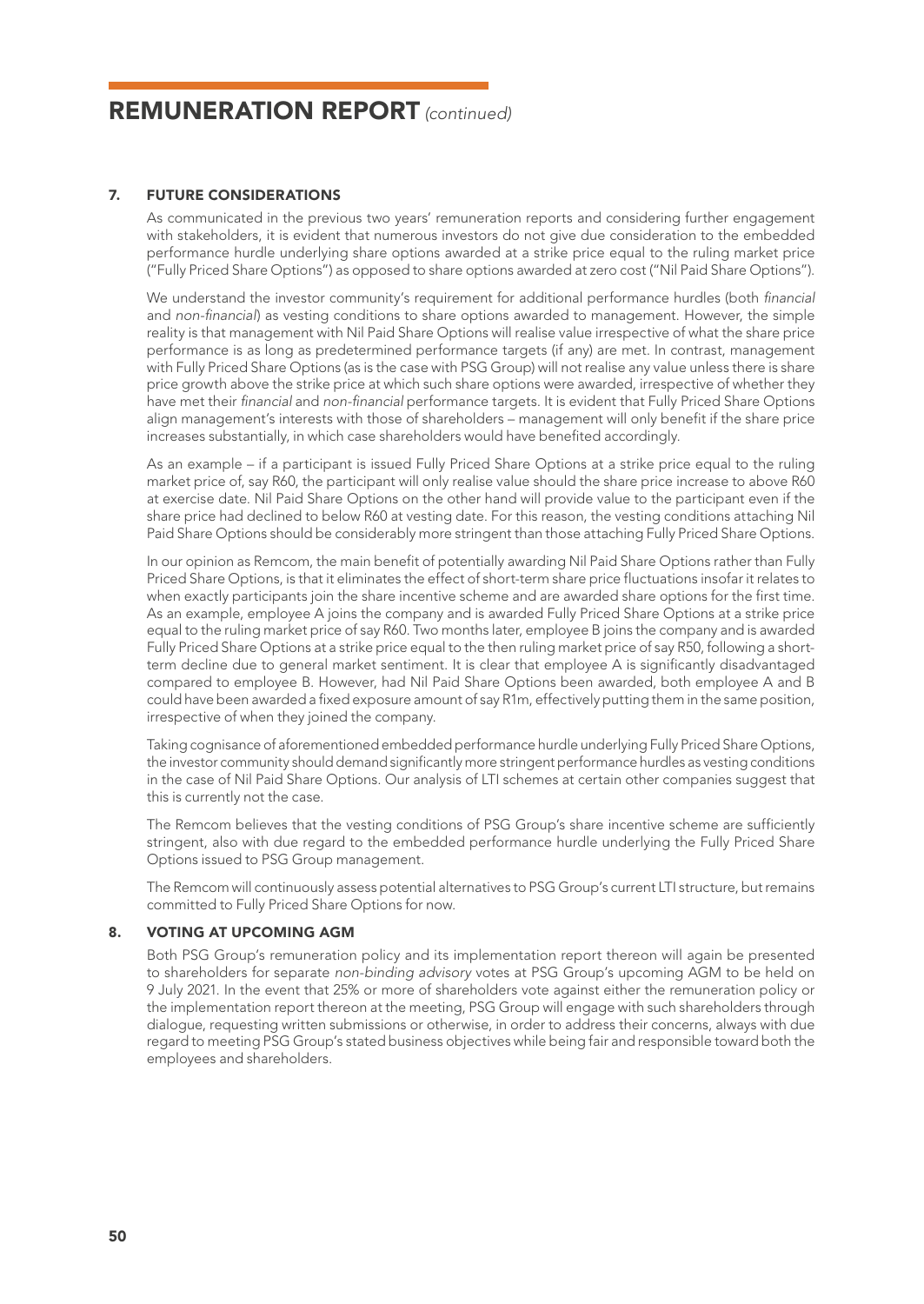### 9. CEO VERSUS EMPLOYEE PAY

Given the nature of an investment holding company's operations, the vast majority of PSG Group's head office employees are highly skilled and trained individuals, which include chartered accountants, an engineer, and a mathematician. These individuals are remunerated accordingly and therefore the difference in the average annual base salary of an employee and that of PSG Group's CEO is relatively low when compared to operational companies in particular. The table below sets out the calculation hereof:

| Annual base salary (STI)*                             | 2021<br><b>R'000</b> |
|-------------------------------------------------------|----------------------|
| CEO                                                   | 12 3 8 3             |
| Average pay for employees (excluding the CEO)         | 2072                 |
| <b>Times</b>                                          | 6,0                  |
| CEO                                                   | 12 3 8 3             |
| Average pay for employees (excluding the CEO and CFO) | 1 2 8 9              |
| <b>Times</b>                                          | 9,6                  |

*\* Excluding all PSG Capital employees.*

## 10. DEVELOPMENT AND RETENTION OF TALENT

The development and retention of talent are of paramount importance to PSG Group, especially considering the small number of employees (only 13) employed at a head office level and the significance of employee continuity considering PSG Group's long-term value-creation objective.

In summary – the Committee believes that PSG Group's remuneration policy is ideal for an investment holding company with a long-term value-creation objective, is more stringent than that of most comparable companies in nature and size and is fair and responsible to both the individual and shareholders. The Committee accordingly urges shareholders to consider PSG Group's remuneration report in detail and in context, and to support the *non-binding advisory* votes on its remuneration policy and implementation report thereon at PSG Group's upcoming AGM. The Committee remains committed to ongoing consultation on an individual shareholder level and welcomes any constructive input from shareholders throughout the year.

PE Burton Remuneration Committee Chairman

Stellenbosch 28 May 2021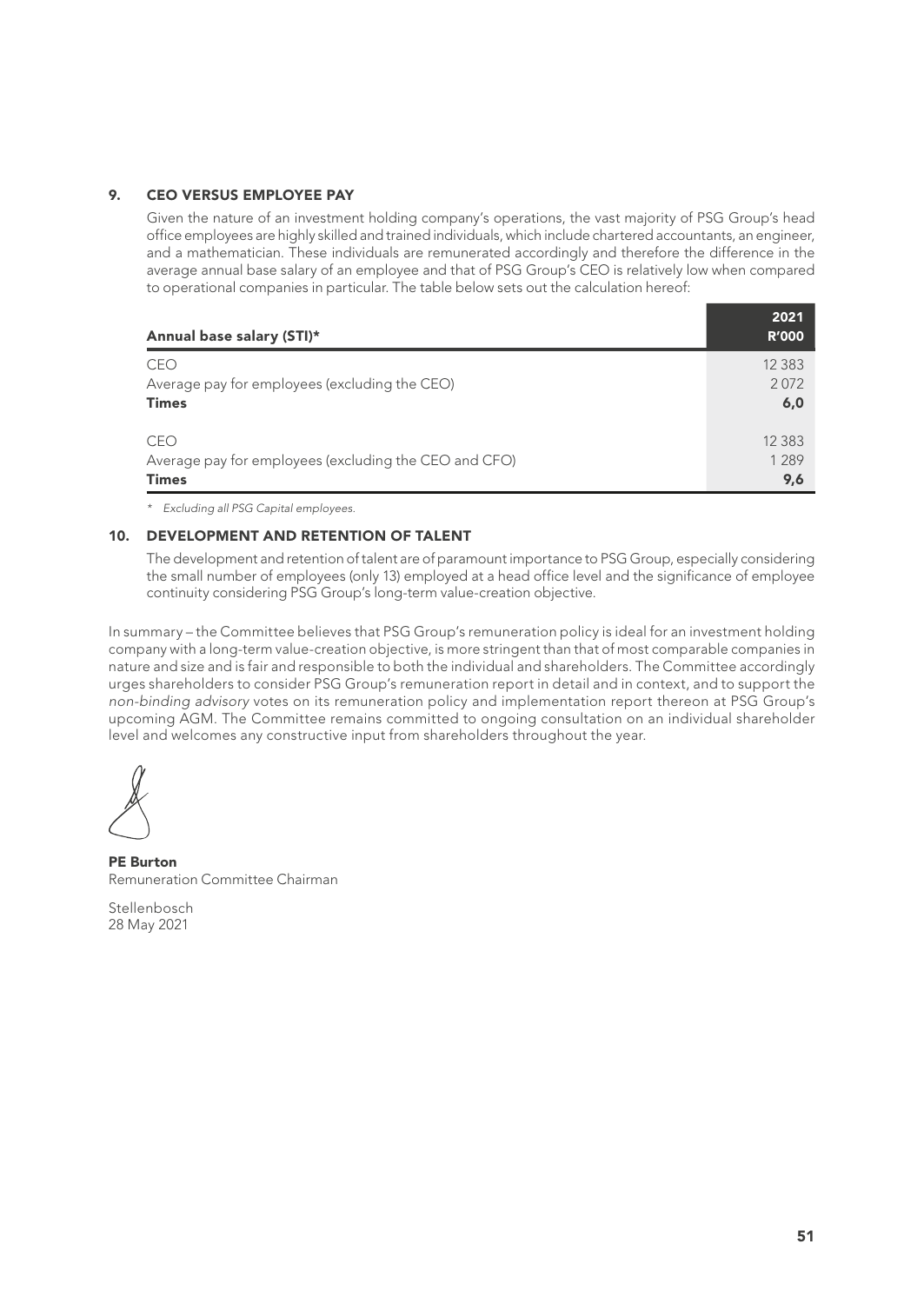### REMUNERATION POLICY

## 1. PROVIDING CONTEXT TO PSG GROUP'S OPERATIONS AT HEAD OFFICE LEVEL

- 1.1 As at 28 February 2021, the total employees at head office level, including the three PSG Group executive directors, comprised 33 individuals (no longer including the Grayston Elliot tax advisory division pursuant to a management buy-out during the year under review). However, 20 of these individuals work in the PSG Capital corporate finance advisory division, with only the remaining 13 employees being dedicated full-time to the day-to-day running of PSG Group and PSG Alpha. These 13 individuals comprise the PSG Group CEO and CFO, four managers and seven support staff providing finance, information technology and general administrative support services. It is important to note that PSG Group makes use of PSG Capital's corporate finance and advisory services, thereby allowing PSG Group to have a small staff complement.
- 1.2 The PSG Capital corporate finance division provides professional services to PSG Group, its investees and to third parties. Considering the extensive services rendered to third parties, this division operates in terms of a revenue-sharing arrangement whereby the division is entitled to a percentage of fee income generated, while being responsible for carrying all its operating and employment costs. The remaining balance essentially constitutes a bonus pool available for distribution to such division's employees, serving as both an incentive and a retention mechanism with a percentage of such bonuses generally deferred and being subject to the employee remaining in this division's service. In the event that such balance is negative (i.e. should the division make a loss) at financial year-end, the division must first generate sufficient future profits to eliminate the loss before its employees become eligible for bonuses again.
- 1.3 Johan Holtzhausen, an executive director of PSG Group, is employed as CEO of the PSG Capital corporate finance division. His total remuneration and incentives are determined by the Remcom, similarly to that of PSG Group's CEO and CFO. PSG Group carries only 25% of his base salary p.a. for services rendered to PSG Group (including, but not limited to, his contribution as member of the PSG Group Executive Committee and the PSG Group Board), while the balance of his employment costs is borne by the PSG Capital corporate finance division – including any costs associated with his PSG Group share option awards, as well as any discretionary bonus as determined in accordance with their aforementioned revenue-sharing arrangement.
- 1.4 Accordingly, the PSG Group head office's operating and employment costs are limited to that of the aforementioned 13 employees and 25% of Johan Holtzhausen's base salary. For the year ended 28 February 2021, PSG Group's total head office operating and employment costs (net of fee and other income generated, but excluding underwriting and commitment fees earned) amounted to 0,36% (2020: 0,05%) of PSG Group's *SOTP value* as at the reporting date. Although this percentage has increased following a substantial decline in PSG Group's *SOTP value* pursuant to the Capitec Unbundling and lower fee income earned due to limited mergers and acquisitions activity, by comparison it remains significantly lower than the management fees (including performance fees) generally charged to investors in the local asset management industry. In the case of flexible funds for example, it is generally in excess of 1% p.a. In addition, PSG Group is arguably much more actively involved in the management and growing of its underlying investments compared to the local asset management industry.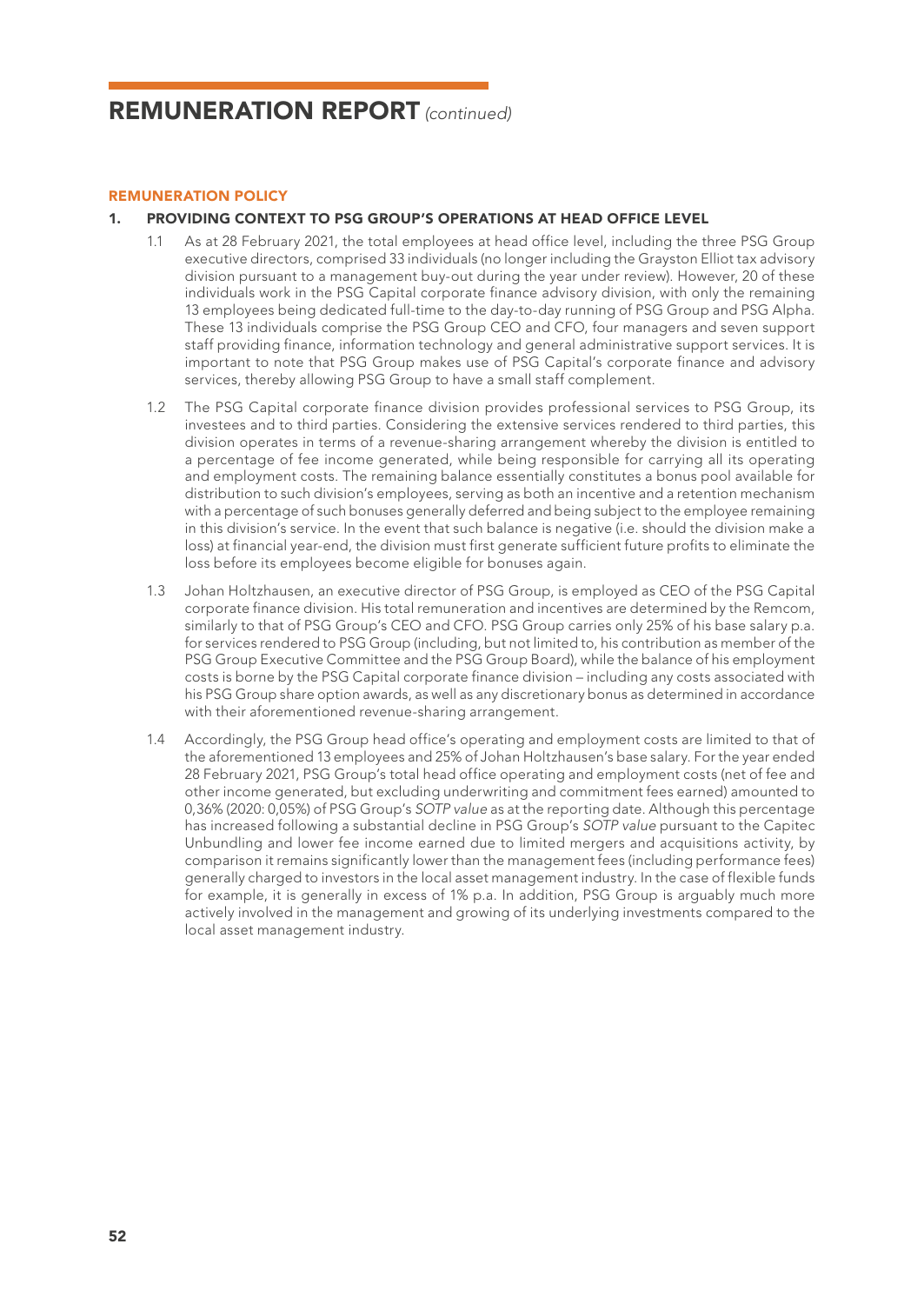## 2. COMPONENTS OF REMUNERATION

2.1 The remuneration of the aforementioned 13 PSG Group employees is reviewed annually by the Remcom, which seeks to ensure that balance is maintained between the respective remuneration components (i.e. short-term ("STI") versus long-term ("LTI"), and fixed versus variable), being:

| Group                        | Number of<br>employees Focus |                                                                    | <b>Strategic</b><br>view | <b>Remuneration</b><br>component                                              | Longest<br>period of<br>remuneration<br>deferral |
|------------------------------|------------------------------|--------------------------------------------------------------------|--------------------------|-------------------------------------------------------------------------------|--------------------------------------------------|
| CEO and CFO                  |                              | 2 Formulate, drive<br>and oversee<br>implementation<br>of strategy | Longest term             | Base salary (STI) and<br>share options (LTI)                                  | Five years                                       |
| Managers                     | 4                            | Strategy<br>implementation                                         | Long term                | Base salary (STI) and Five years<br>share options (LTI)                       |                                                  |
| Other staff<br>(group no. 1) | 1                            | Operational                                                        | Short to long<br>term    | Base salary (STI),<br>discretionary bonus<br>(STI) and share<br>options (LTI) | Five years                                       |
| Other staff<br>(group no. 2) | 6                            | Support<br>(administration)                                        | Short term               | Base salary and<br>discretionary bonus<br>(both STI)                          | One year                                         |
| Total                        | 13                           |                                                                    |                          |                                                                               |                                                  |

2.2 Total remuneration incorporates the following components:

|       |         | <b>Fixed remuneration</b>                                                                                                                                                                                                                                                                                                                                                                                                                  |
|-------|---------|--------------------------------------------------------------------------------------------------------------------------------------------------------------------------------------------------------------------------------------------------------------------------------------------------------------------------------------------------------------------------------------------------------------------------------------------|
|       |         | <b>Base salary (STI)</b>                                                                                                                                                                                                                                                                                                                                                                                                                   |
| 2.2.1 |         | Base salary is quaranteed annual pay on a cost-to-company basis. It is subject to annual review<br>and adjustments are effective 1 March of each year, coinciding with the commencement<br>of PSG Group's financial year. Benchmarking is performed to ensure that remuneration is<br>market-related with reference to companies comparable in nature, business complexity<br>and the level of responsibility that the individual assumes. |
| 2.2.2 |         | The payment of 30% of the CEO, CFO and managers' annual base salary is deferred for a<br>period of 12 months, with such deferred payment being subject to:                                                                                                                                                                                                                                                                                 |
|       | 2.2.2.1 | The individual being in PSG Group's service 12 months later, thereby serving as<br>a retention mechanism in addition to the share incentive scheme (LTI) detailed<br>below; and                                                                                                                                                                                                                                                            |
|       | 2.2.2.2 | Malus/clawback provisions in the event of the wilful material misstatement of<br>financial results or fraudulent activity for a further 12 months after payment of<br>the 30% deferred portion to the individual. If triggered, such malus/clawback<br>provisions would require that the total deferred salary amount received by the<br>individual during the preceding 12 months be repaid to PSG Group; and                             |
|       | 2.2.2.3 | Meeting non-financial personal key performance objectives, with those of the<br>CEO and CFO detailed below.                                                                                                                                                                                                                                                                                                                                |
| 2.2.3 |         | Benefits, forming part of total cost to company, are limited to:                                                                                                                                                                                                                                                                                                                                                                           |
|       | 2.2.3.1 | Group life cover (providing death, disability and dread disease benefits);                                                                                                                                                                                                                                                                                                                                                                 |
|       | 2.2.3.2 | Membership to a retirement fund; and                                                                                                                                                                                                                                                                                                                                                                                                       |
|       |         |                                                                                                                                                                                                                                                                                                                                                                                                                                            |

2.2.3.3 Membership to a medical aid scheme.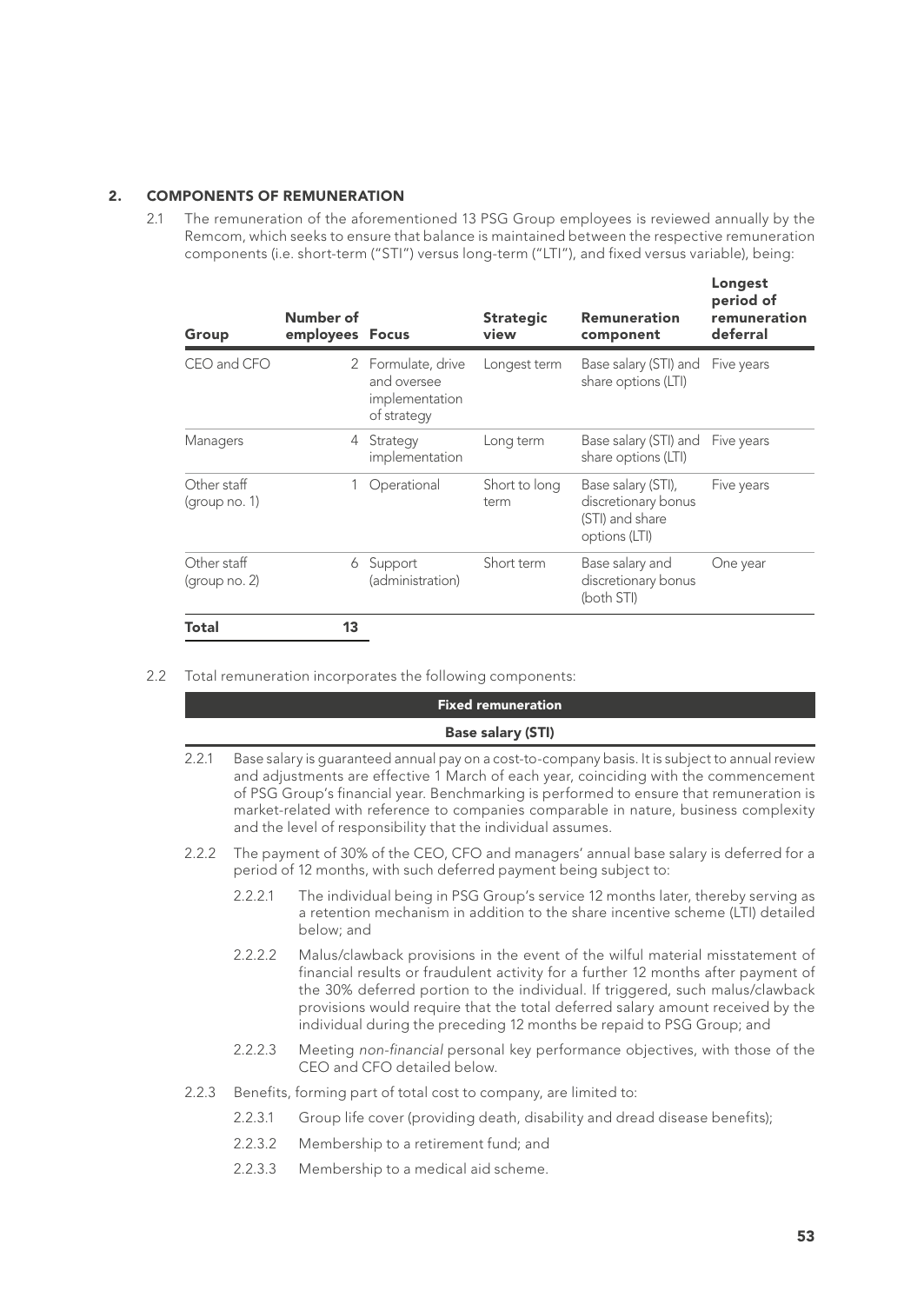### Variable remuneration

#### Discretionary bonuses (STI)

- 2.2.4 The CEO, CFO and managers do not qualify for discretionary bonuses.
- 2.2.5 Johan Holtzhausen, an executive director of PSG Group, remains eligible for a discretionary bonus exclusively in terms of PSG Capital's aforementioned revenue-sharing arrangement as its CEO.
- 2.2.6 PSG Group's operational and support staff remain eligible for discretionary bonuses, subject to meeting both company (i.e. *financial*) and personal (i.e. *non-financial*) performance objectives.

#### Share incentive scheme (LTI)

- 2.2.7 PSG Group shareholders adopted a share incentive scheme at PSG Group's AGM held on 19 June 2009, and subsequently approved amendments thereto at PSG Group's AGM held on 22 June 2018.
- 2.2.8 In terms of the share incentive scheme, PSG Group share options are awarded to PSG Group's executive directors (being the CEO, CFO and Johan Holtzhausen), managers and other qualifying employees with the primary objectives of retaining their services and to align their interests with those of shareholders.
- 2.2.9 A key feature of PSG Group's share incentive scheme is that participants will only benefit if there is long-term share price appreciation, driven largely by long-term growth in PSG Group's *SOTP value* per share. This should ultimately depend on sustained *recurring earnings* per share growth from PSG Group's underlying investee companies, management's ability to continuously invest in and help build new businesses with attractive long-term growth prospects, as well as to pursue value-unlocking initiatives when opportune. In line with shareholders, participants in the share incentive scheme will consequently share in the results of any good or bad business decisions.
- 2.2.10 Importantly, the share incentive scheme also ensures a rolling *long-term* focus for participants, considering the:
	- 2.2.10.1 Annual vesting of share options in 25%-tranches on each of the  $2^{nd}$ ,  $3^{rd}$ ,  $4^{th}$  and 5th anniversary of the award date, subject to meeting the required *financial* performance measures of which PSG Group's *TRI financial* performance hurdle is measured over a rolling five-year period; and
	- 2.2.10.2 Annual share option top-up awards, as detailed below.

## *Award*

- 2.2.11 Share options are awarded annually at the discretion of the Remcom, but subject to:
	- 2.2.11.1 The participant meeting his/her *non-financial* personal key performance measures; and
	- 2.2.11.2 The participant meeting the minimum shareholding requirement; and
	- 2.2.11.3 Malus/clawback provisions.
- 2.2.12 Such number of share options to be awarded is calculated using a mathematical formula based on the respective participant's base salary and a multiple (ranging between 1x and 10x depending on the participant's seniority and accordingly the level of responsibility assumed within the organisation) applied thereto. In calculating the annual share option top-up awards, the strike value of previously awarded but unvested share options are taken into account.
- 2.2.13 All share options are awarded at a strike price equal to PSG Group's 30-day volume weighted average traded share price immediately preceding such award date (i.e. awarded at the ruling market price), thereby creating an embedded performance hurdle whereby participants will only benefit from the share incentive scheme if there is long-term share price appreciation and thus value creation for all PSG Group shareholders.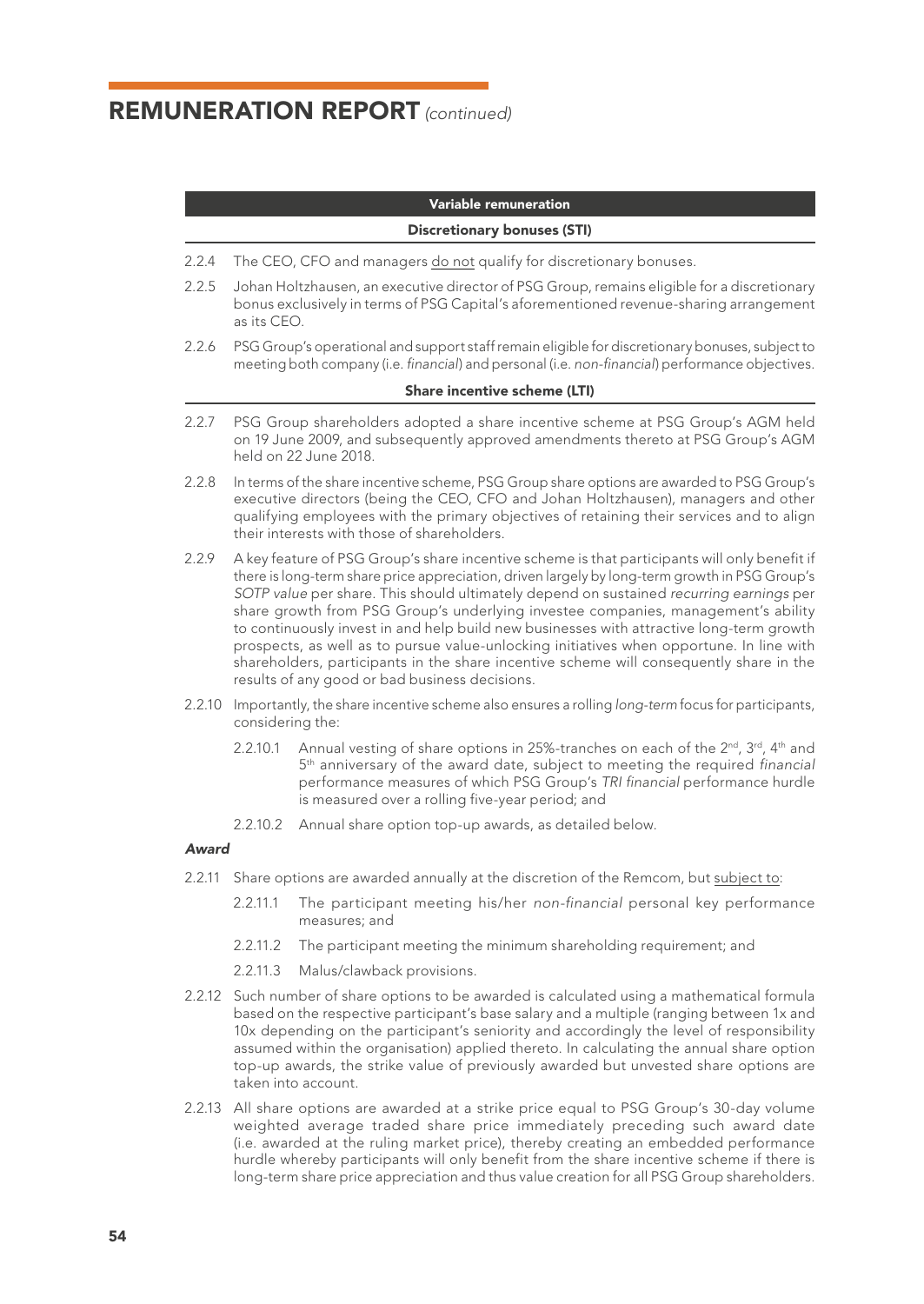## Variable remuneration *(continued)*

#### Share incentive scheme (LTI) *(continued)*

#### *Vesting*

- 2.2.14 Share options vest over a five-year period in 25%-tranches on each of the 2<sup>nd</sup>, 3<sup>rd</sup>, 4<sup>th</sup> and 5<sup>th</sup> anniversary of the award date. The vesting of such 25% tranches in respect of share options awarded from 28 February 2018 onwards will occur as follows:
	- 2.2.14.1 *40% of share options* will vest on a *linear basis* as detailed below, and be subject to the following conditions:
		- The participant remaining in service; and
		- The participant meeting his/her *non-financial* personal key performance measures; and
		- PSG Group meeting its *TRI financial* performance measure in terms of which its *TRI*, as measured over the five years immediately preceding such vesting date (the *TRI* measurement is over a rolling five-year period due to the vesting of any PSG Group share option award occurring over such five-year period), must outperform the average *TRI* measured over the same period of a peer group of JSE-listed companies that share similar traits to PSG Group and its investees (refer page 47); and
		- The participant meeting the minimum shareholding requirement; and
		- Malus/clawback provisions.
	- 2.2.14.2 *40% of share options* will vest as detailed below, and be subject to the following conditions:
		- The participant remaining in service; and
		- The participant meeting his/her *non-financial* personal key performance measures; and
		- PSG Group meeting its head office costs *financial* performance measure whereby its total head office operating and employment costs (net of fee and other income generated, but excluding underwriting and commitment fees earned) for the preceding financial year expressed as a percentage of PSG Group's *SOTP value* upon such vesting date, needs to be less than the average *total expense ratio ("TER")* of South African flexible collective investment schemes (i.e. flexible funds); and
		- The participant meeting the minimum shareholding requirement; and
		- Malus/clawback provisions.
	- 2.2.14.3 *20% of share options* will vest as detailed below, and be subject to the following conditions:
		- The participant remaining in service; and
		- The participant meeting his/her *non-financial* personal key performance measures; and
		- PSG Group meeting its gearing *financial* performance measure whereby its total *SOTP* debt (prudently including any perpetual preference share funding) needs to be less than 20% of its total *SOTP* assets (i.e. a maximum gearing level of 20%) upon such vesting date; and
		- The participant meeting the minimum shareholding requirement; and
		- Malus/clawback provisions.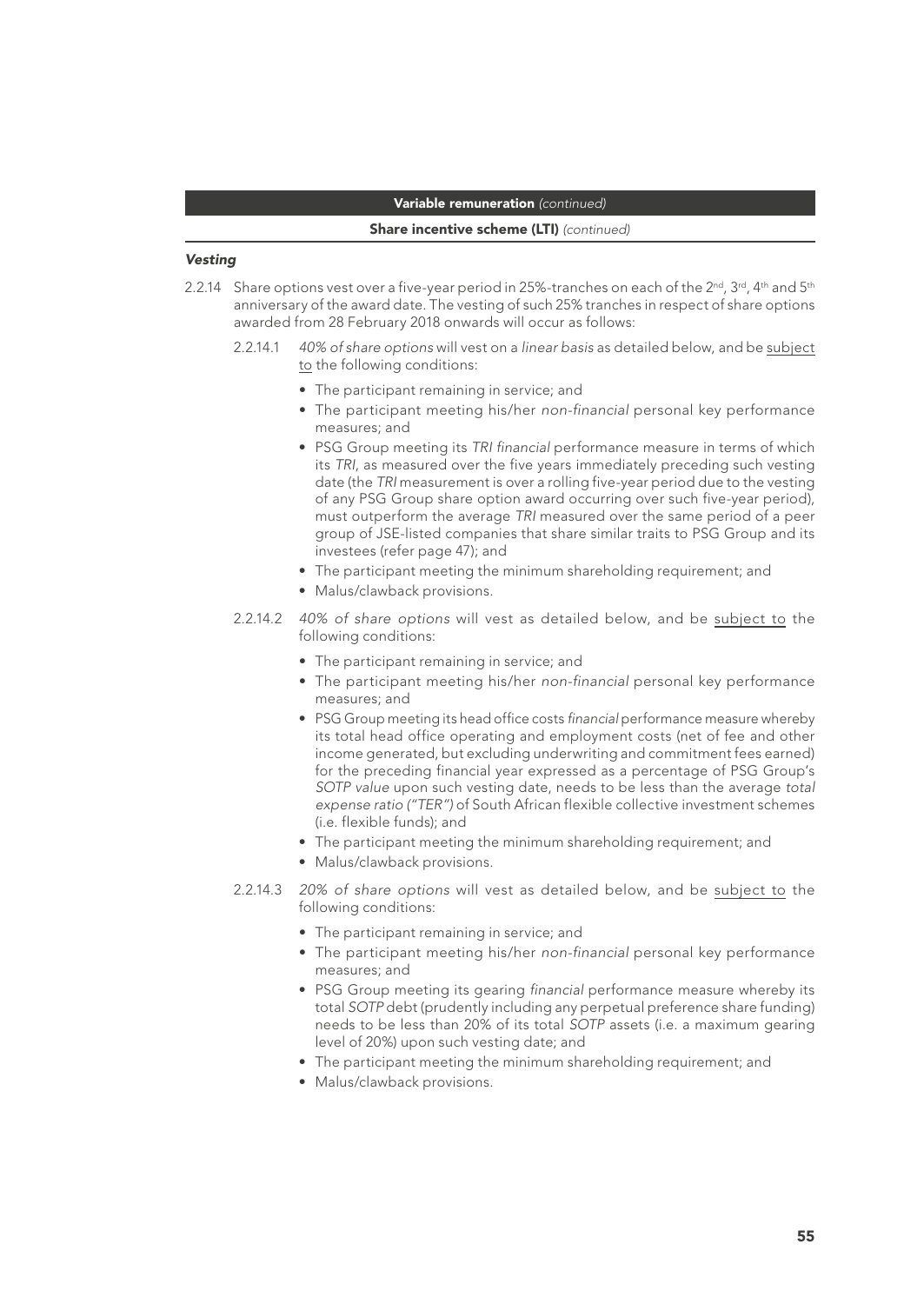## Variable remuneration *(continued)*

#### Share incentive scheme (LTI) *(continued)*

### *Vesting (continued)*

- 2.2.15 Share options which are subject to the *TRI financial* performance measure (refer to paragraph 2.2.14.1 above) will vest in accordance with the following *linear* vesting model:
	- 2.2.15.1 No share options will vest if PSG Group's *TRI* is less than 80% of that of the peer group; and
	- 2.2.15.2 *Linear* vesting will apply such that
		- 30% of share options will vest if PSG Group's *TRI* is 80% of that of the peer group;
		- 100% of share options will vest if PSG Group's *TRI* is 120% of that of the peer group;

with PSG Group and the respective peer group companies' *TRIs* measured over the five years immediately preceding such vesting date.

2.2.16 In the event of any major corporate action, the Remcom will duly re-evaluate the reasonability of the *financial* performance measures for purposes of the LTI.

#### *Non-financial personal key performance measures*

2.2.17 The table below sets out the various *non-financial* personal key performance measures forming part of the CEO and CFO roles (with some overlapping responsibilities), as well as the respective weightings of such *non-financial* personal key performance measures:

|                                                                                                                                                                                                                                                                                   | Weighting (%) |     |
|-----------------------------------------------------------------------------------------------------------------------------------------------------------------------------------------------------------------------------------------------------------------------------------|---------------|-----|
|                                                                                                                                                                                                                                                                                   | <b>CEO</b>    | CFO |
| Formulating strategy and providing strategic guidance and<br>direction throughout the broader group, including problem-<br>solving when needed                                                                                                                                    | 40            | 25  |
| Assessing investment/divestment opportunities for PSG Group<br>and its investees                                                                                                                                                                                                  | 20            | 5   |
| Implementation of investment/divestment decisions taken by<br>the PSG Group Executive Committee/Board                                                                                                                                                                             |               | 5   |
| Ensuring that sound corporate governance is entrenched at PSG<br>Group and its investees - including maintaining a strong internal<br>financial control environment and appropriate risk management<br>processes, as well as promoting BEE transformation throughout<br>the group | 10            | 20  |
| Financial reporting and shareholder communication in a<br>transparent, accurate, concise and timely manner                                                                                                                                                                        | 5             | 15  |
| Maintaining investor relations in a professional and transparent<br>fashion                                                                                                                                                                                                       | 10            | 5   |
| Managing PSG Group's capital structure and resources in a<br>responsible and effective manner, whilst enhancing shareholder<br>returns                                                                                                                                            | 15            | 25  |
| Total                                                                                                                                                                                                                                                                             | 100           | 100 |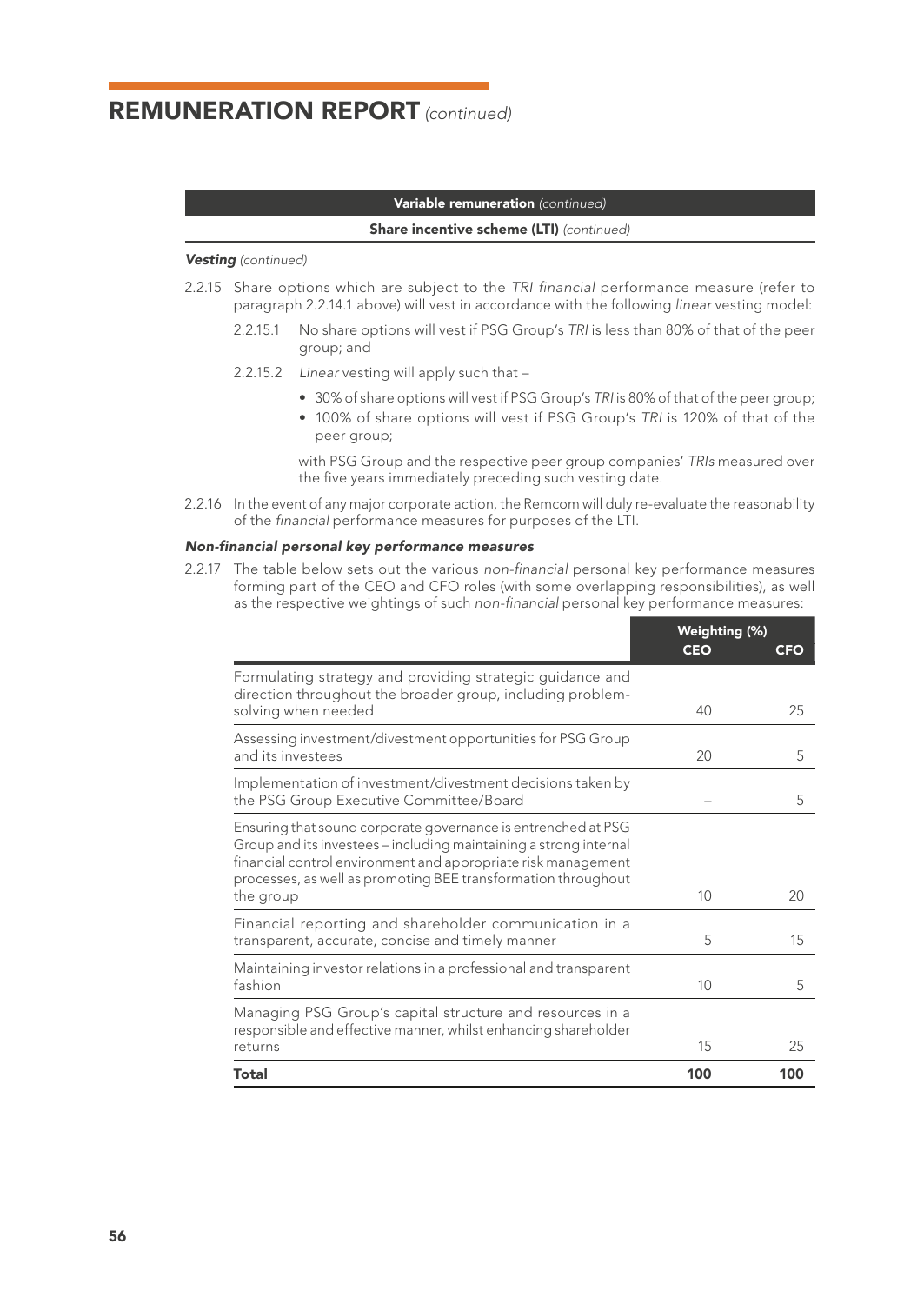### Variable remuneration *(continued)*

#### Share incentive scheme (LTI) *(continued)*

#### *Minimum shareholding requirements*

- 2.2.18 The Remcom encourages management to hold shares in PSG Group to better align their interests with those of shareholders, and as a tangible demonstration of their commitment to PSG Group. Accordingly, both the award and vesting of share options are subject to meeting the following minimum shareholding requirements –
	- 2.2.18.1 *Executive directors:* must hold PSG Group shares on such award/vesting date to the value of at least 300% (CEO) or 200% (other executive directors) of his/her current base salary.
	- 2.2.18.2 *Other participants:* with effect from 28 February 2022, the award and vesting of such participants' share options will be subject to the participant retaining at least 60% of all PSG Group shares delivered to him/her on or after 28 February 2021 by way of the exercise of share options on a net-equity-settled basis.
- 2.2.19 In the case of a new executive director being appointed, the Remcom will allow sufficient time for such director to reach the required minimum shareholding level.
- 2.2.20 In the event of any major corporate action, the Remcom will duly re-evaluate the reasonability of the minimum shareholding requirement applicable to executive directors for the LTI.

#### *Exercise of share options*

- 2.2.21 Participants to the SIT have a 180-day period following vesting date in which to exercise share options. Such period may under certain circumstances be extended with the permission of the SIT trustees, for example when in a closed period.
- 2.2.22 Where malus/clawback provisions apply in the event of a participant being found guilty of the wilful material misstatement of financial results or other fraudulent activity, such participant will be liable to repay PSG Group the after-tax gain made pursuant to the vesting and exercise of his/her share options during such period of the transgression.
- 2.2.23 The SIT no longer provides loan funding to participants to assist them with the exercise of share options.
- 2.2.24 Should the participant not be able to exercise his/her share options on a cash basis (i.e. full settlement of the strike value plus any Section 8C income tax payable on the unrealised gain upon exercise of such share options), the share options will be settled on a "net-equity basis" (i.e. the participant's after-tax upside will be settled through the issue of fully paid-up PSG Group shares to the participant, and PSG Group will pay the related Section 8C income tax payable in cash to SARS on the participant's behalf).
- 2.2.25 As an alternative to issuing shares to settle its obligation to participants, PSG Group in its sole discretion has the option to settle such obligation in cash, provided that the participant will remain in compliance with the minimum shareholding requirement.

#### *Termination of service*

- 2.2.26 In the case of resignation, dismissal or early retirement of a participant (i.e. bad leaver), unvested share options are generally forfeited.
- 2.2.27 In the case of the death, permanent disability, compulsory retirement or retrenchment of a participant (i.e. good leaver), share options capable of being exercised within a period of 12 months thereafter, will generally continue to be exercisable provided it is exercised during such 12 months.
- 2.2.28 However, in the case of the termination of employment for any reason other than dismissal, the Remcom may in its absolute discretion permit the exercise of any unvested share options upon such additional terms and conditions as it may determine (e.g. as part of non-compete provisions in the case of early retirement of key management).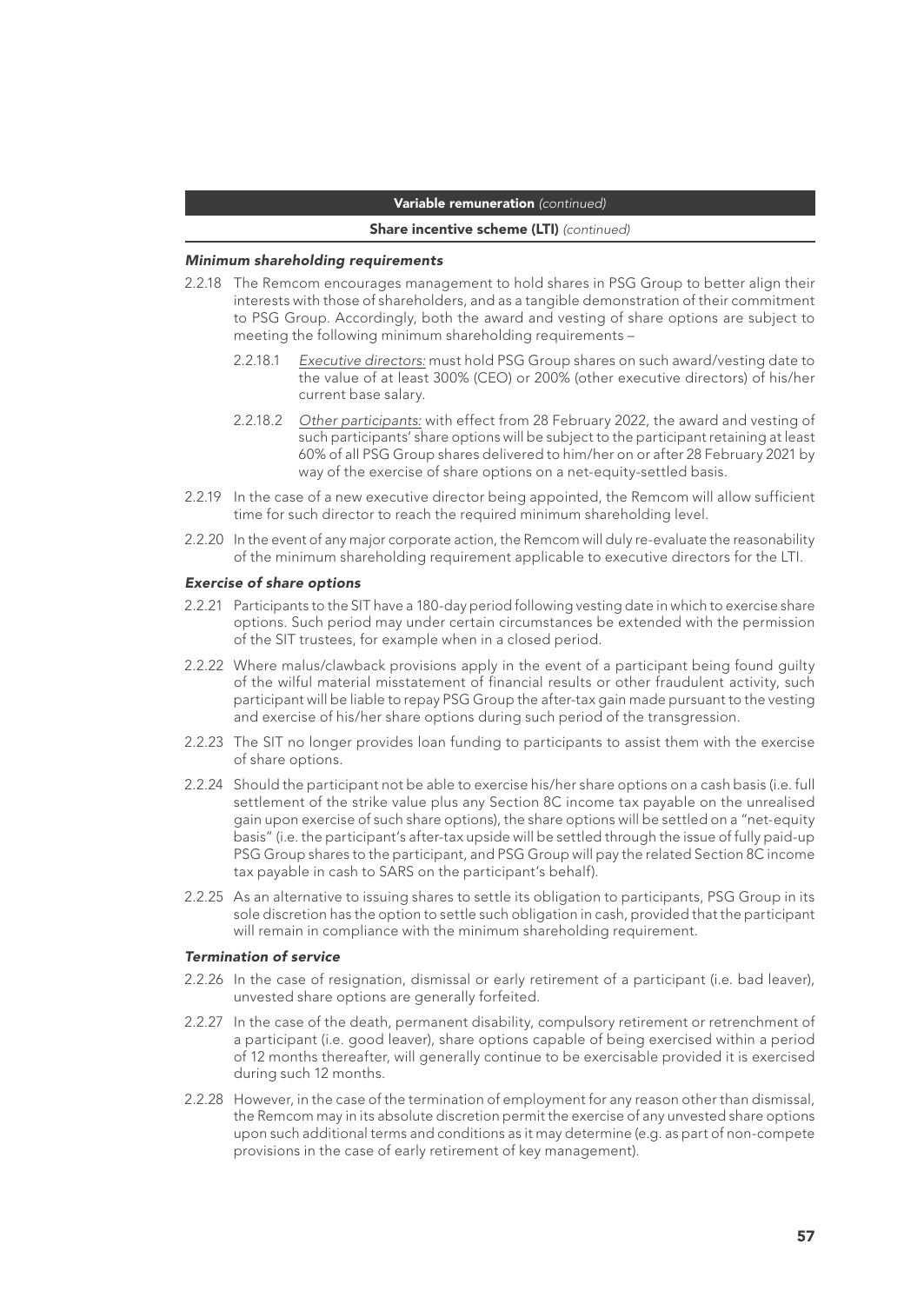### 3. TERMINATION OF EMPLOYMENT BENEFITS

PSG Group employees are not entitled to any payments upon termination of their service, except for those provided for in law (e.g. accrued annual leave and retrenchment payments).

### 4. GENDER PAY PARITY

PSG Group fully subscribes to the equal pay for work of equal value philosophy, and consequently there is no pay differentiation on the basis of gender.

### 5. NON-EXECUTIVE DIRECTORS

The remuneration of non-executive directors is reviewed annually by the PSG Group Executive Committee and thereafter referred to the Remcom, which seeks to ensure that fees are market-related considering the nature of PSG Group's operations, for formal approval by shareholders. Changes to the fee structure are generally effective 1 March, subject to approval by shareholders at PSG Group's AGM held in June/July of each year. The annual fees payable to non-executive directors are, as in the past, fixed and not subject to the attendance of meetings. However, in the event of non-attendance on a regular basis, this will be reconsidered.

The proposed fee structure of PSG Group's non-executive directors for the financial year ending 28 February 2022, which will be presented to shareholders for approval at PSG Group's upcoming AGM on 9 July 2021, is set out in the table below (excluding value-added tax, to the extent applicable):

|                                         | <b>Annual fee</b> | <b>Annual fee</b> |        |
|-----------------------------------------|-------------------|-------------------|--------|
|                                         | 2021              | 2022              | Change |
|                                         | R                 | R                 | %      |
| PSG Group Board                         |                   |                   |        |
| Chairman                                | 650000            | 676 000           | 4,0    |
| Member                                  | 266 250           | 276 900           | 4,0    |
| PSG Group Audit and Risk Committee      |                   |                   |        |
| Chairman                                | 186 375           | 193830            | 4,0    |
| Member                                  | 159 750           | 166 140           | 4,0    |
| <b>PSG Group Remuneration Committee</b> |                   |                   |        |
| Chairman                                | 79 875            | 83 070            | 4,0    |
| Member                                  | 53 250            | 55 380            | 4,0    |
| PSG Group Social and Ethics Committee   |                   |                   |        |
| Chairman                                | 31 950            | 33 230            | 4,0    |
| Member                                  | 21 300            | 22 150            | 4,0    |

PSG Group pays all reasonable travelling and accommodation expenses incurred by non-executive directors to fulfil their duties and responsibilities, including the attendance of board and committee meetings.

Apart from Mr FJ Gouws as CEO of PSG Konsult, PSG Group's non-executive directors do not have any employment contracts, nor receive any benefits associated with permanent employment. None of PSG Group's non-executive directors participate in PSG Group's share incentive scheme.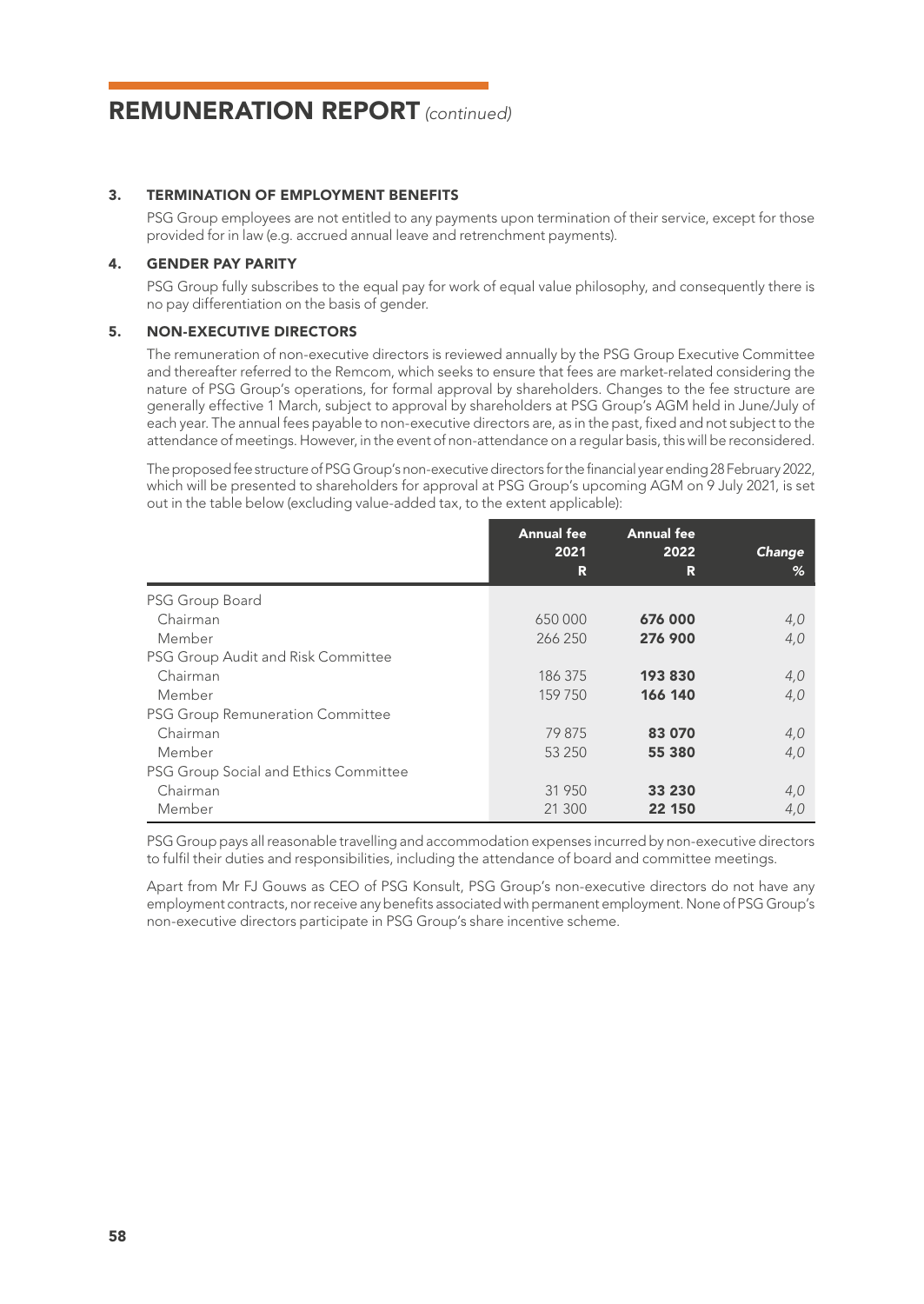## IMPLEMENTATION REPORT

The Remcom confirms that PSG Group has in all respects complied with its amended remuneration policy, containing certain changes to the LTI pursuant to the Capitec Unbundling detailed on page 45, for the year ended 28 February 2021.

All components of remuneration paid to PSG Group's executive and non-executive directors in accordance with PSG Group's remuneration policy are comprehensively disclosed and reported on herein.

## 1. EXECUTIVE DIRECTORS' REMUNERATION

The *non-financial* personal key performance measures for the PSG Group CEO and CFO are detailed in PSG Group's remuneration policy on page 52. The table below sets out such *non-financial* personal key performance measures, as well as the Remcom's assessment and rating of the performance of the CEO and CFO there against.

| <b>Non-financial personal</b>                                                                                                                                                                                                                                                                                                                                                                                                                                                                                                                                                                                                                                                                                                                                                                                                                                                                                                                                                                                                                                                                                                                                                                                                    | Weighting (%) |            | Rating (%) |            |  |
|----------------------------------------------------------------------------------------------------------------------------------------------------------------------------------------------------------------------------------------------------------------------------------------------------------------------------------------------------------------------------------------------------------------------------------------------------------------------------------------------------------------------------------------------------------------------------------------------------------------------------------------------------------------------------------------------------------------------------------------------------------------------------------------------------------------------------------------------------------------------------------------------------------------------------------------------------------------------------------------------------------------------------------------------------------------------------------------------------------------------------------------------------------------------------------------------------------------------------------|---------------|------------|------------|------------|--|
| key performance measure and assessment                                                                                                                                                                                                                                                                                                                                                                                                                                                                                                                                                                                                                                                                                                                                                                                                                                                                                                                                                                                                                                                                                                                                                                                           | <b>CEO</b>    | <b>CFO</b> | <b>CEO</b> | <b>CFO</b> |  |
| Formulating strategy and providing strategic guidance and direction<br>throughout the broader group, including problem-solving when needed                                                                                                                                                                                                                                                                                                                                                                                                                                                                                                                                                                                                                                                                                                                                                                                                                                                                                                                                                                                                                                                                                       | 40            | 25         | 100        | 100        |  |
| The Remcom is satisfied that PSG Group continues to be suitably<br>quided by the CEO and CFO:                                                                                                                                                                                                                                                                                                                                                                                                                                                                                                                                                                                                                                                                                                                                                                                                                                                                                                                                                                                                                                                                                                                                    |               |            |            |            |  |
| PSG Group's ultimate objective remains continued shareholder<br>wealth creation, driven through a relentless focus by management<br>on sustained growth in the underlying investee companies.<br>PSG Group's most significant successes have stemmed from<br>early-stage investing whereby it built businesses alongside<br>entrepreneurs from the development stage - this remains a<br>key focus area.<br>The CEO and CFO also continuously provide strategic quidance<br>to PSG Group's core investee companies where needed and<br>assist with problem solving when necessitated. This was also<br>evident in the critically important role that the CEO and CFO<br>played to proactively help identify and address the challenges<br>brought about by the Covid-19 pandemic at both a PSG Group<br>and investee company level during the past year.<br>In line with PSG Group's strategic objective to unlock value<br>for its shareholders when opportune, the CEO and CFO<br>were instrumental in the decision to undertake the Capitec<br>Unbundling during the year under review in terms of which<br>significant value was unlocked for PSG Group shareholders, as<br>detailed in the Letter to Shareholders (page 6). |               |            |            |            |  |
| For more detail, also refer to the Letter to Shareholders<br>(page 6) regarding:                                                                                                                                                                                                                                                                                                                                                                                                                                                                                                                                                                                                                                                                                                                                                                                                                                                                                                                                                                                                                                                                                                                                                 |               |            |            |            |  |
| Formulating strategy and providing guidance and direction as<br>directors of PSG Group's listed investees; and                                                                                                                                                                                                                                                                                                                                                                                                                                                                                                                                                                                                                                                                                                                                                                                                                                                                                                                                                                                                                                                                                                                   |               |            |            |            |  |
| Helping formulate strategy and providing quidance and<br>direction to PSG Alpha's portfolio of early-stage investments.                                                                                                                                                                                                                                                                                                                                                                                                                                                                                                                                                                                                                                                                                                                                                                                                                                                                                                                                                                                                                                                                                                          |               |            |            |            |  |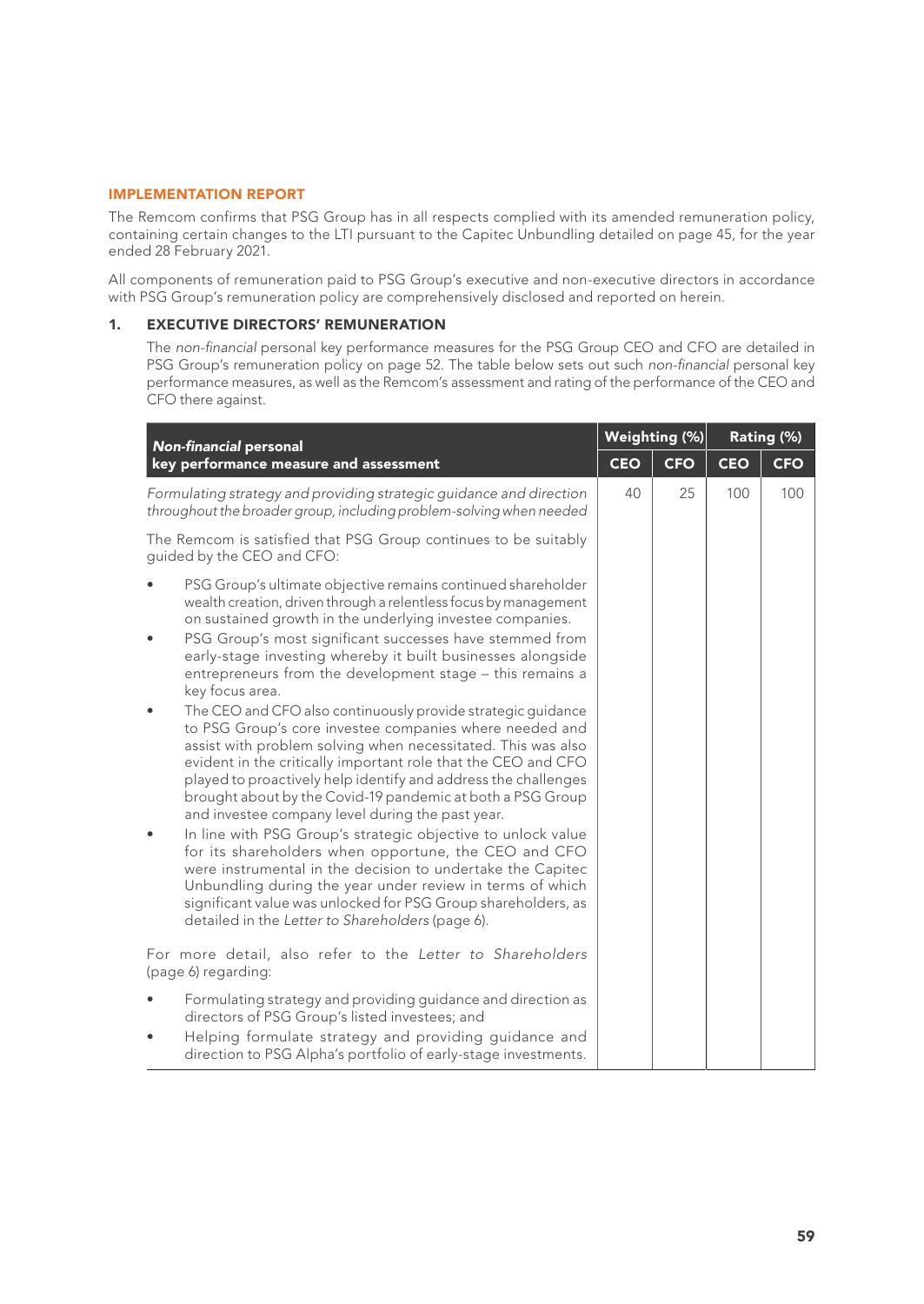| <b>Non-financial personal</b>                                                                                                                                                                                                                                                                                                                                                                                                                                                                                                                                                                         | Weighting (%) |            |     | Rating (%) |  |
|-------------------------------------------------------------------------------------------------------------------------------------------------------------------------------------------------------------------------------------------------------------------------------------------------------------------------------------------------------------------------------------------------------------------------------------------------------------------------------------------------------------------------------------------------------------------------------------------------------|---------------|------------|-----|------------|--|
| key performance measure and assessment                                                                                                                                                                                                                                                                                                                                                                                                                                                                                                                                                                | <b>CEO</b>    | <b>CFO</b> | CEO | <b>CFO</b> |  |
| Assessing investment/divestment opportunities for PSG Group and<br>its investees                                                                                                                                                                                                                                                                                                                                                                                                                                                                                                                      | 20            | 5          | 100 | 100        |  |
| The Remcom is satisfied that the CEO and CFO suitably assessed<br>investment/divestment opportunities (whether accepted or<br>rejected) for PSG Group and its investees in accordance with its<br>board-approved strategy.                                                                                                                                                                                                                                                                                                                                                                            |               |            |     |            |  |
| Furthermore, the CEO and CFO continue to identify, formulate and<br>drive certain potential value-unlocking strategies. In this regard, the<br>CEO and CFO were instrumental in the strategic decision to undertake<br>the Capitec Unbundling during the year under review in terms of<br>which significant value was unlocked for PSG Group shareholders.                                                                                                                                                                                                                                            |               |            |     |            |  |
| Implementation of investment/divestment decisions taken by the PSG<br>Group Executive Committee/Board                                                                                                                                                                                                                                                                                                                                                                                                                                                                                                 |               | 5          |     | 100        |  |
| The Remcom is satisfied with the implementation of investment<br>and divestment decisions taken by the PSG Group Executive<br>Committee/Board, and that such transactions were implemented<br>appropriately - timely and in accordance with the relevant IFRS<br>accounting principles and tax advice obtained. This includes<br>the implementation of the Capitec Unbundling during the year<br>under review.                                                                                                                                                                                        |               |            |     |            |  |
| Ensuring that sound corporate governance is entrenched at PSG Group<br>and its investees - including maintaining a strong internal financial<br>control environment and appropriate risk management processes, as<br>well as promoting BEE transformation throughout the group                                                                                                                                                                                                                                                                                                                        | 10            | 20         | 100 | 100        |  |
| The Remcom is satisfied that the CEO and CFO continue to play<br>an integral part in the ongoing entrenchment of good corporate<br>governance throughout the group, with details thereof reported<br>throughout this annual report:                                                                                                                                                                                                                                                                                                                                                                   |               |            |     |            |  |
| PSG Group remains committed to exercising ethical and effective<br>leadership to achieve the four governance outcomes: ethical<br>culture, good performance, effective control and legitimacy.<br>It is further evident from the way in which PSG Group conducts<br>its business - in an open, honest and ethical manner.<br>This includes, but is not limited to, concerted efforts to<br>promote BEE transformation within PSG Group and its investee<br>companies, as well as at PSG Group board level. For more<br>detail, refer to the Environmental, Social and Governance Report<br>(page 30). |               |            |     |            |  |
| Financial reporting and shareholder communication in a transparent,<br>accurate, concise and timely manner                                                                                                                                                                                                                                                                                                                                                                                                                                                                                            | 5             | 15         | 100 | 100        |  |
| The Remcom is satisfied that PSG Group's ongoing financial reporting<br>and shareholder communication are of the highest standard - always<br>transparent, accurate, concise, relevant and timely. This is evident from:                                                                                                                                                                                                                                                                                                                                                                              |               |            |     |            |  |
| All correspondence, be it internal or external.<br>This annual report and the numerous announcements made by<br>way of SENS and newspaper publications, also being available<br>on PSG Group's website.                                                                                                                                                                                                                                                                                                                                                                                               |               |            |     |            |  |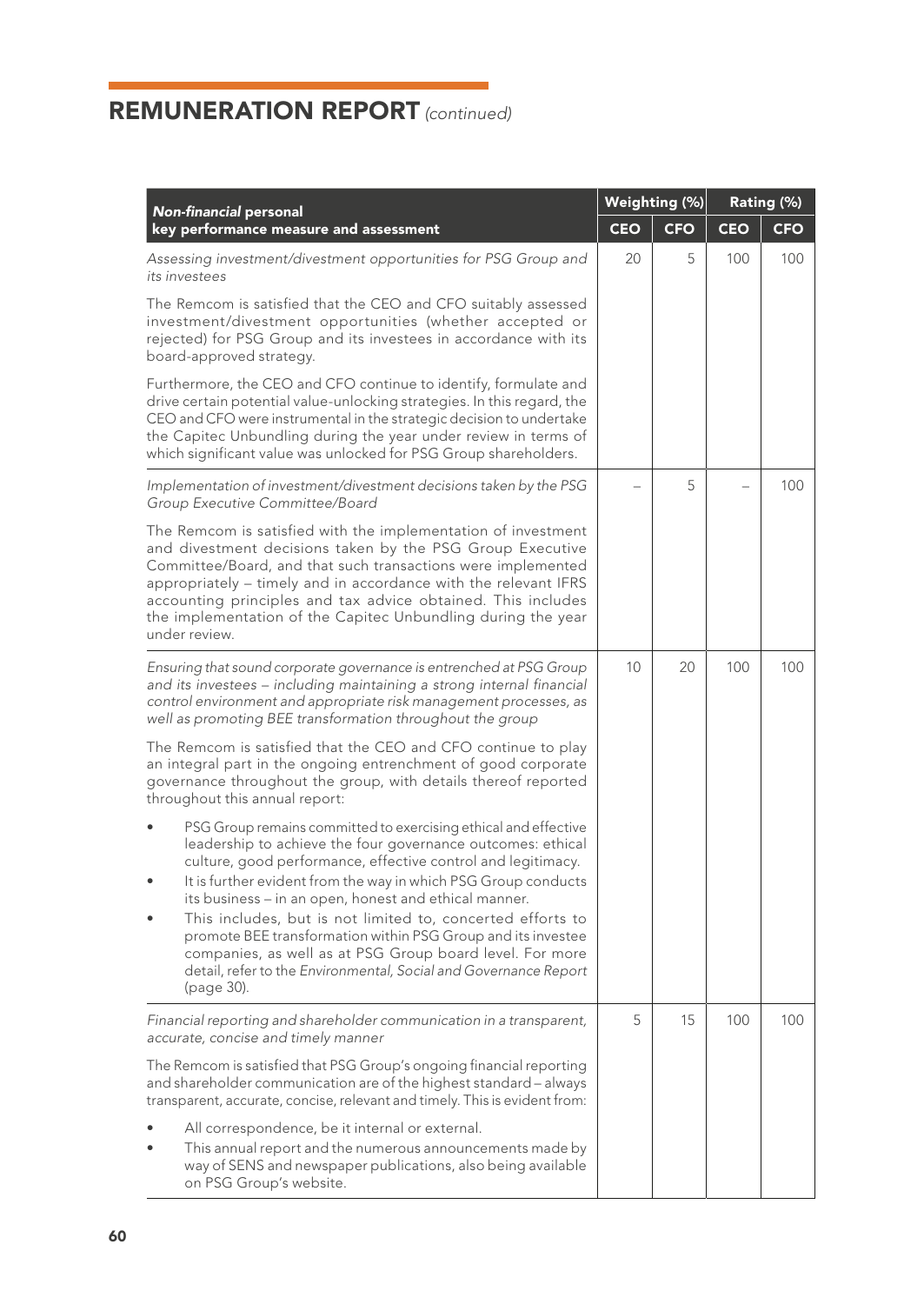| <b>Non-financial personal</b>                                                                                                                                                                                                                                                                                                                                                                                                                                                                                                                                                                                                                                                                                                                                                                                                                                                                                                                                                                                                                                                                                                                                                                                                                                                                                                                                                                                                                                                                                                                                                                                                                                                                     | Weighting (%) |            |            | Rating (%) |
|---------------------------------------------------------------------------------------------------------------------------------------------------------------------------------------------------------------------------------------------------------------------------------------------------------------------------------------------------------------------------------------------------------------------------------------------------------------------------------------------------------------------------------------------------------------------------------------------------------------------------------------------------------------------------------------------------------------------------------------------------------------------------------------------------------------------------------------------------------------------------------------------------------------------------------------------------------------------------------------------------------------------------------------------------------------------------------------------------------------------------------------------------------------------------------------------------------------------------------------------------------------------------------------------------------------------------------------------------------------------------------------------------------------------------------------------------------------------------------------------------------------------------------------------------------------------------------------------------------------------------------------------------------------------------------------------------|---------------|------------|------------|------------|
| key performance measure and assessment                                                                                                                                                                                                                                                                                                                                                                                                                                                                                                                                                                                                                                                                                                                                                                                                                                                                                                                                                                                                                                                                                                                                                                                                                                                                                                                                                                                                                                                                                                                                                                                                                                                            | <b>CEO</b>    | <b>CFO</b> | <b>CEO</b> | <b>CFO</b> |
| Maintaining investor relations in a professional and transparent fashion                                                                                                                                                                                                                                                                                                                                                                                                                                                                                                                                                                                                                                                                                                                                                                                                                                                                                                                                                                                                                                                                                                                                                                                                                                                                                                                                                                                                                                                                                                                                                                                                                          | 10            | 5          | 100        | 100        |
| The Remcom is satisfied that the CEO and CFO continue to maintain<br>PSG Group's investor relations in a professional and transparent fashion:                                                                                                                                                                                                                                                                                                                                                                                                                                                                                                                                                                                                                                                                                                                                                                                                                                                                                                                                                                                                                                                                                                                                                                                                                                                                                                                                                                                                                                                                                                                                                    |               |            |            |            |
| PSG Group's interim and year-end results are formally presented<br>to investors bi-annually.<br>Investors are provided with formal feedback at PSG Group's AGM.<br>Regular ad hoc meetings are held locally at the reguest of<br>predominantly local and international institutional investors.<br>For more detail, refer to PSG Group's website at www.psggroup.co.za<br>containing the presentations made to investors.                                                                                                                                                                                                                                                                                                                                                                                                                                                                                                                                                                                                                                                                                                                                                                                                                                                                                                                                                                                                                                                                                                                                                                                                                                                                         |               |            |            |            |
| Managing PSG Group's capital structure and resources in a responsible<br>and effective manner, while enhancing shareholder returns                                                                                                                                                                                                                                                                                                                                                                                                                                                                                                                                                                                                                                                                                                                                                                                                                                                                                                                                                                                                                                                                                                                                                                                                                                                                                                                                                                                                                                                                                                                                                                | 15            | 25         | 100        | 100        |
| The Remcom is satisfied that PSG Group's capital structure<br>and resources continue to be managed in a responsible and<br>effective manner:                                                                                                                                                                                                                                                                                                                                                                                                                                                                                                                                                                                                                                                                                                                                                                                                                                                                                                                                                                                                                                                                                                                                                                                                                                                                                                                                                                                                                                                                                                                                                      |               |            |            |            |
| Capital is always allocated with due regard to enhancing<br>shareholder returns while managing the associated<br>risk appropriately.<br>There is a relentless focus on effective cash flow management<br>and planning on both a current and forward-looking basis to<br>ensure a healthy liquidity position, which remains a key priority<br>and entrenched in the PSG Group culture.<br>PSG Group has always had a conservative gearing policy and<br>compliance with all gearing covenants, whether internally or<br>externally imposed, remains non-negotiable.<br>In accordance with PSG Group's liquidity and gearing policies,<br>and to allow for the Capitec Unbundling during the year under<br>review, PSG Group early-settled its only remaining term debt<br>comprising redeemable preference shares amounting to R1bn.<br>Following the redemption, PSG Group's only ongoing funding<br>obligation comprises the bi-annual preference dividend payable<br>in respect of the perpetual (i.e. non-redeemable) preference<br>shares issued by PSG Financial Services. In addition, in order<br>to maintain a healthy liquidity position post the Capitec<br>Unbundling, PSG Group retained 4,9m Capitec shares, of which<br>3,3m shares have subsequently been sold during the financial<br>year ended 28 February 2021 for a cash consideration (net of<br>costs and tax) of R2,9bn.<br>As detailed on page 47, the Remcom also introduced a maximum<br>gearing financial performance measure as award and vesting<br>condition to PSG Group's LTI following the Capitec Unbundling<br>during the year under review.<br>For more detail, refer to the Letter to Shareholders (page 6). |               |            |            |            |
|                                                                                                                                                                                                                                                                                                                                                                                                                                                                                                                                                                                                                                                                                                                                                                                                                                                                                                                                                                                                                                                                                                                                                                                                                                                                                                                                                                                                                                                                                                                                                                                                                                                                                                   |               |            |            |            |
| Weighted average rating (%)                                                                                                                                                                                                                                                                                                                                                                                                                                                                                                                                                                                                                                                                                                                                                                                                                                                                                                                                                                                                                                                                                                                                                                                                                                                                                                                                                                                                                                                                                                                                                                                                                                                                       |               |            | 100        | 100        |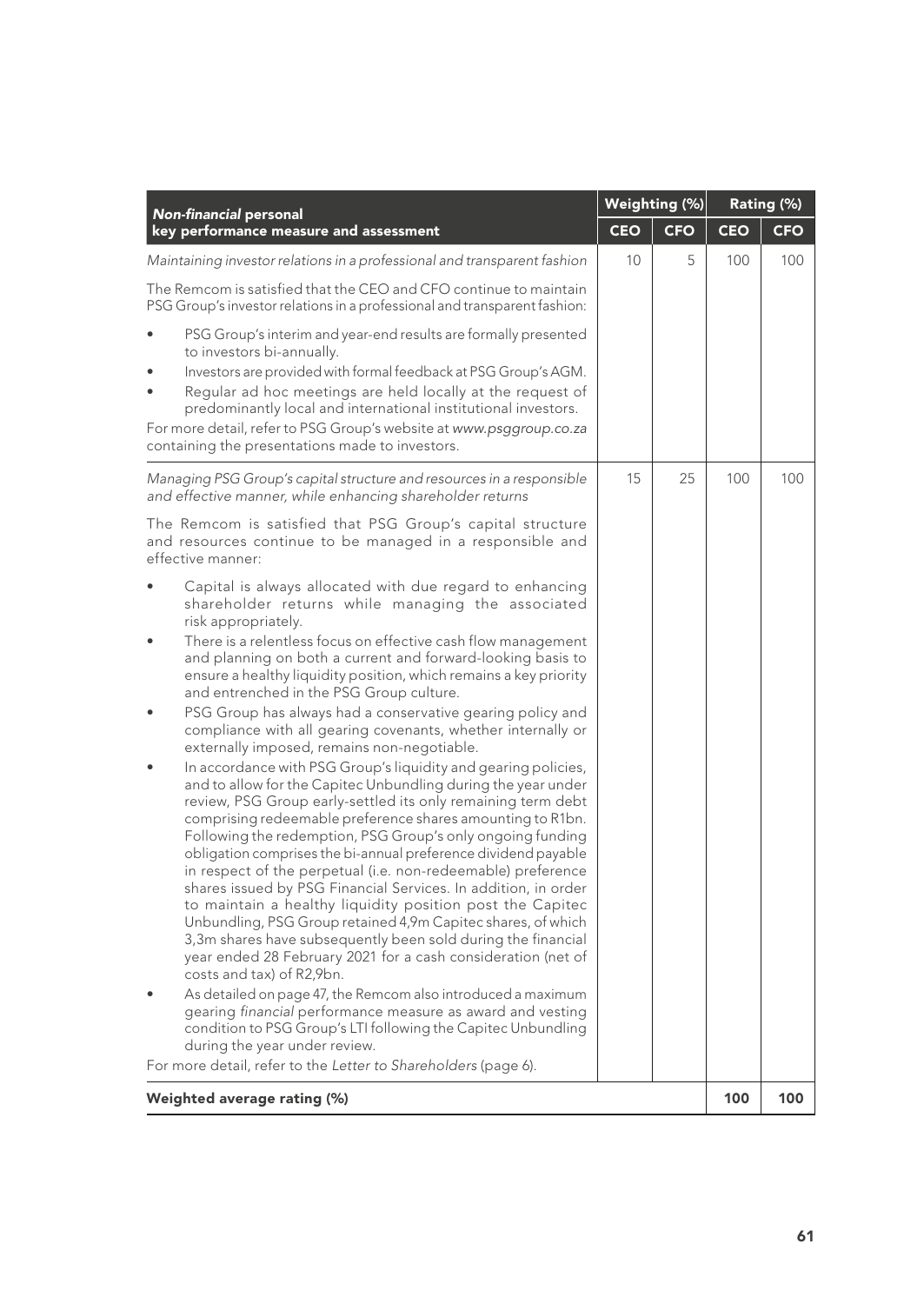### 1.1 *Total (single-figure) remuneration*

The table below provides information on the total ("single-figure" as contemplated in King IVTM) remuneration of PSG Group's executive directors, which includes both STI and LTI:

|                                      |                    |                           | <b>STI</b>                |                                                                                   |                                                             |                                                     |                                                  |                            |
|--------------------------------------|--------------------|---------------------------|---------------------------|-----------------------------------------------------------------------------------|-------------------------------------------------------------|-----------------------------------------------------|--------------------------------------------------|----------------------------|
|                                      | <b>Base salary</b> |                           |                           |                                                                                   | Discre-                                                     |                                                     |                                                  |                            |
| Audited<br><b>R'000</b>              | Ap-<br>proved      | <b>Deferred</b><br>for 12 | Prior<br>year<br>deferral | Paid<br>during<br>months <sup>1</sup> paid out <sup>1</sup> the year <sup>2</sup> | tionary<br>perfor-<br>mance-<br>based<br>bonus <sup>3</sup> | <b>Total</b><br>short-<br>term<br>remune-<br>ration | Gains<br>from<br>exercise<br>of share<br>options | Total<br>remune-<br>ration |
| For the year<br>ended<br>28 Feb 2021 |                    |                           |                           |                                                                                   |                                                             |                                                     |                                                  |                            |
| <b>WL</b> Greeff                     | 10 695             | (3 209)                   | 3 4 1 4                   | 10 900                                                                            |                                                             | 10 900                                              | 518                                              | 11 418                     |
| JA Holtzhausen                       | 10 695             | (3 209)                   | 3 4 1 4<br>3 9 5 2        | 10 900<br>12 6 20                                                                 |                                                             | 10 900<br>12 6 20                                   | 532<br>674                                       | 11 432<br>13 294           |
| PJ Mouton                            | 12 3 8 3           | (3715)                    |                           |                                                                                   |                                                             |                                                     |                                                  |                            |
|                                      | 33 7 7 3           | (10133)                   | 10780                     | 34 4 20                                                                           |                                                             | 34 4 20                                             | 1724                                             | 36 144                     |
| For the year<br>ended<br>29 Feb 2020 |                    |                           |                           |                                                                                   |                                                             |                                                     |                                                  |                            |
| WL Greeff                            | 10 695             | (3 209)                   | 3 2 4 3                   | 10729                                                                             |                                                             | 10729                                               | 30 374                                           | 41 103                     |
| JA Holtzhausen                       | 10 695             | (3 209)                   | 3 2 4 3                   | 10729                                                                             | 4000                                                        | 14729                                               | 30 418                                           | 45 147                     |
| PJ Mouton                            | 12 3 8 3           | (3715)                    | 3755                      | 12 4 23                                                                           |                                                             | 12423                                               | 34893                                            | 47 316                     |
|                                      | 33773              | (10133)                   | 10 241                    | 33 881                                                                            | 4000                                                        | 37 881                                              | 95 685                                           | 133 566                    |

*<sup>1</sup> The 30% deferred portion of base salaries is increased by the South African Revenue Services' official interest rate to compensate for time value of money, and paid out 12 months later on a monthly basis during the ensuing year, subject to i) malus/clawback provisions, ii) the executive director remaining in PSG Group's service and iii) the executive director meeting non-financial personal key performance measures.*

*<sup>2</sup> Includes all benefits.*

<sup>3</sup> The PSG Group CEO and CFO do not qualify for discretionary bonuses to help drive long-term focus and decision-making in order to ultimately deliver on PSG Group's stated objective of long-term value creation for shareholders. PSG Capital's<br>CEO, also serving as an executive director of PSG Group, remains eligible for a discretionary perfo *terms of PSG Capital's revenue-sharing arrangement.*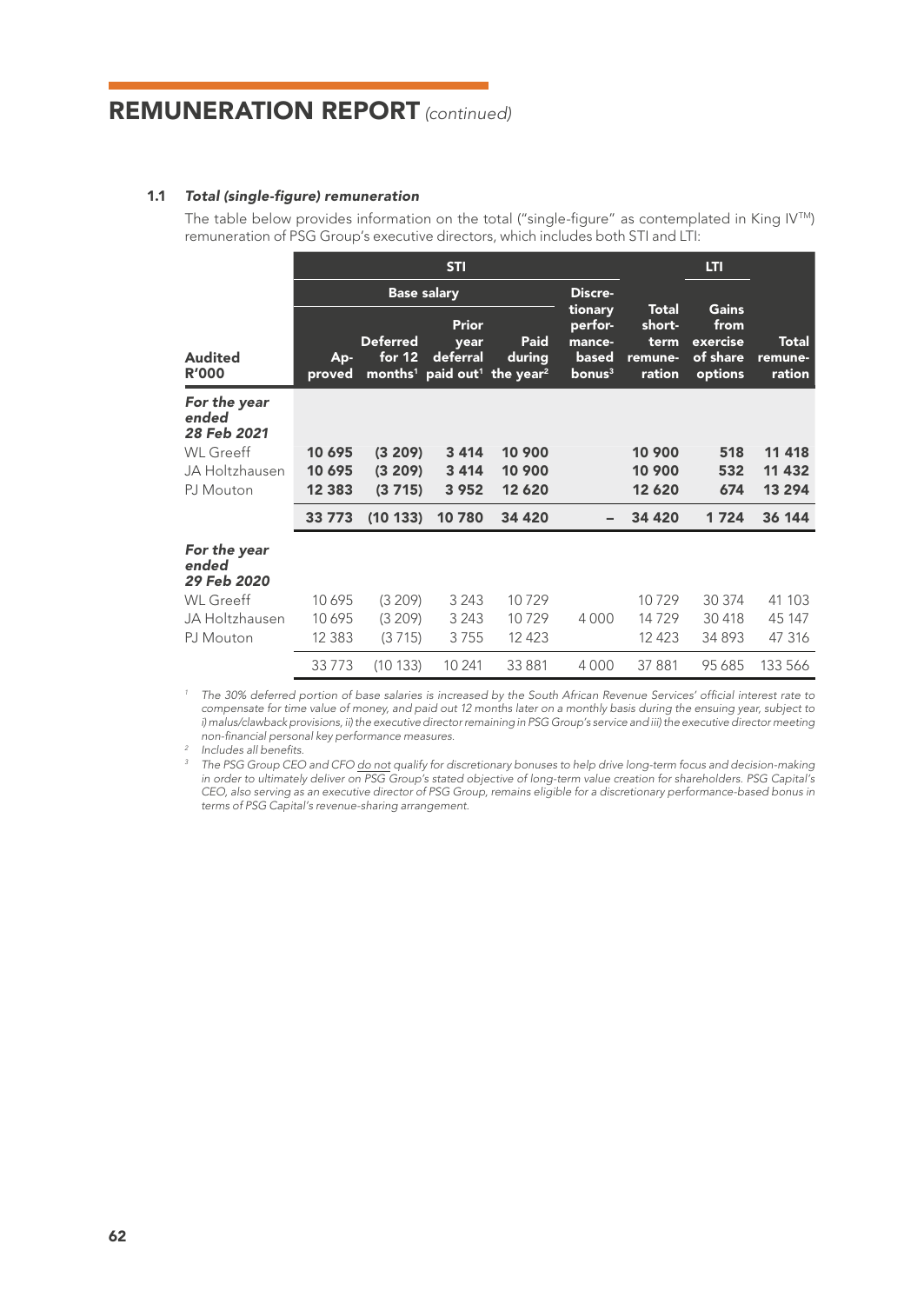#### *1.1.1 Base salary and discretionary performance bonuses*

#### *Benchmarking*

Benchmarking is performed to ensure that remuneration is market-related with reference to companies comparable in nature, business complexity and the level of responsibility that the individual assumes.

For this purpose, PwC's most recent *Practices and Remuneration Trends Report – Executive Directors* (published in August 2020) containing comprehensive independent market research on the remuneration of executive directors was, amongst other, consulted.

Having given due consideration to numerous factors, including benchmarking, the Remcom concluded that the PSG Group CEO and CFO's base salary is market-related and fair to both the individual and shareholders. *It is important to note that the CEO and CFO do not qualify for performance bonuses.* So when comparisons are made, the total STI packages of the peer group are taken into consideration.

The table below sets out the total of the PSG Group CEO and CFO's STI for each of the past five financial years compared to PSG Group's market capitalisation (net of treasury shares) as at year-end:

| <b>Reporting date</b> | <b>STI</b><br>Rm | <b>Market</b><br>capitalisation<br>as at year-end<br>Rm | STI as<br>percentage<br>of market<br>capitalisation<br>as at year-end<br>% |
|-----------------------|------------------|---------------------------------------------------------|----------------------------------------------------------------------------|
| 28 Feb 20171          | 19               | 54 166                                                  | 0,03                                                                       |
| 28 Feb 2018           | 21               | 46 967                                                  | 0,04                                                                       |
| 28 Feb 2019           | 22               | 56 684                                                  | 0,04                                                                       |
| 29 Feb 2020           | 23               | 40 699                                                  | 0,06                                                                       |
| 28 Feb 2021           | 23               | 13 955 <sup>2</sup>                                     | 0,16                                                                       |

*<sup>1</sup> Only in 28 February 2017 did the CEO and CFO qualify and receive both a base salary and a discretionary bonus (i.e. prior to the implementation of PSG Group's current remuneration policy in terms of which PSG Group's CEO and CFO no longer qualify for discretionary bonuses).*

*<sup>2</sup> Decrease in market capitalisation owing to the Capitec Unbundling (refer page 45). However, if PSG Group's market capitalisation is adjusted with the market value of the unbundled interest in Capitec at year-end, the percentage is 0,04%.*

#### *Base salary increases*

Base salary increases are determined with reference to the South African consumer price inflation rate and other generally accepted benchmarks, always with due regard to market-comparable remuneration. According to independent research, salary inflation generally equates to between 1% and 2% above consumer inflation.

Assuming salary inflation at 1% above South Africa's current consumer price inflation rate of approximately 3%, the Remcom has approved 4% as the general base salary increase for the financial year commencing 1 March 2021. However, with further consideration to the ongoing Covid-19 pandemic and its long-lasting damage to our economy, the executive directors have proposed to the Remcom to forfeit any potential inflationary increases to their base salaries over the short term (they also forfeited their increase in the previous financial year). After careful consideration, the Remcom accepted such proposal.

#### *Discretionary bonuses*

PSG Group's support staff remain eligible for discretionary bonuses, subject to meeting company and personal key performance measures. The total of such discretionary bonuses paid amounted to approximately R0,1m (2020: R0,7m) for the year ended 28 February 2021.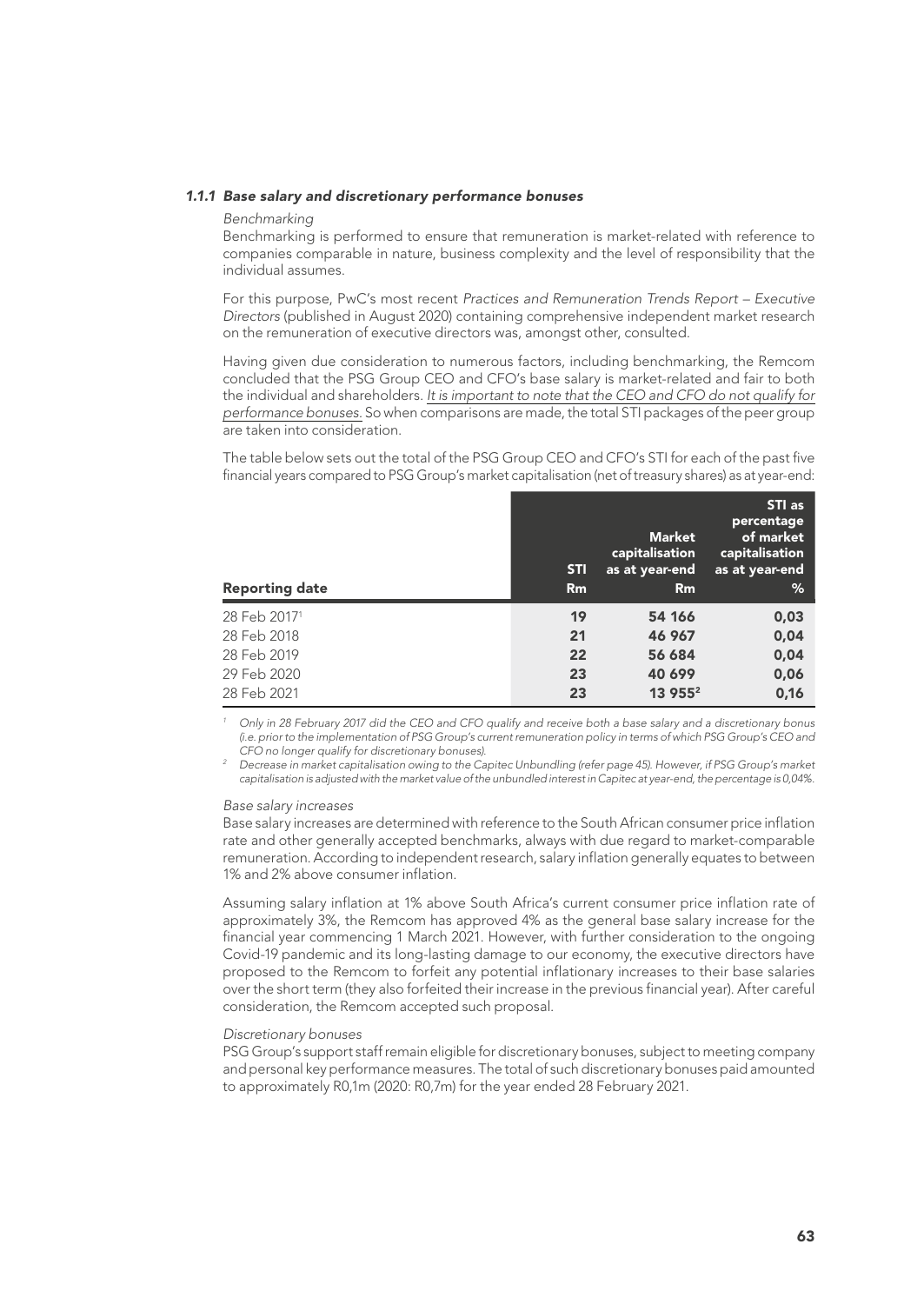## *1.1.2 LTI*

*Share incentive scheme*

The three executive directors have all served in their current capacity for at least 11 years and have accordingly participated in the share incentive scheme over this period.

#### *Gains from exercise of share options*

The significant prior year *gains from exercise of share options* included in the *total (single-figure) remuneration* table on page 62 should be considered in light of PSG Group's remuneration policy which has been designed to specifically align the interests of the executive directors with those of shareholders, together with their successful execution on PSG Group's stated objective of value creation for its shareholders. So, if shareholders do well, management will do well – and importantly so, vice versa.

The vast majority of *gains from exercise of share options* realised by executive directors during the prior year ended 29 February 2020 (included in the *total (single-figure) remuneration* table on page 62) related to the vesting of share options awarded on 28 February 2014, and was due to the increase in PSG Group's share price from R83,23 (30-day VWAP as at 28 February 2014) to R265,08 (closing share price on exercise date being 30 April 2019) – during which period other shareholders benefited commensurately, with the share price excluding dividend payments having increased by 26% p.a.

The information below illustrates that PSG Group has provided its shareholders with above-market returns over the past five years, despite obvious challenging trading conditions. PSG Group's success is in part owing to it attracting and retaining the services of talented individuals, which is only achievable if PSG Group's remuneration practices are appropriate and competitive.

When evaluating PSG Group's performance over the long term, we believe one should focus on the *TRI* as measurement tool. The *TRI* is calculated by taking cognisance of share price appreciation, dividends and other distributions. This is a sound measure of wealth creation and a reliable means of benchmarking different companies.

PSG Group's *compound annual growth rate ("CAGR")* of its *TRI* as at 28 February 2021 was 13,1% p.a. over the past five years, compared to the JSE All Share Index's ("ALSI") 9,3% p.a. and the JSE Financial Index's ("FINI") 1,6% p.a. Had you thus purchased R100 000 worth of PSG Group shares on 29 February 2016, and reinvested all your dividends, your investment would be worth around R185 000 as at 28 February 2021. The same investment with dividends reinvested in either the ALSI or FINI over the same period, would be worth R156 000 (15,7% lower) or R108 000 (41,6% lower), respectively.

Below table and graph compare PSG Group's rolling five-year *TRI* growth to that of the ALSI and FINI for each of the comparative periods, illustrating that PSG Group has consistently outperformed the market:

|                       | Rolling five-year TRI growth <sup>1</sup> |             |             |  |  |  |
|-----------------------|-------------------------------------------|-------------|-------------|--|--|--|
|                       | <b>PSG Group</b>                          | <b>ALSI</b> | <b>FINI</b> |  |  |  |
| <b>Reporting date</b> | %                                         | %           | %           |  |  |  |
| 28 Feb 2017           | 41,9                                      | 11,6        | 14,5        |  |  |  |
| 28 Feb 2018           | 30,7                                      | 11,3        | 14,9        |  |  |  |
| 28 Feb 2019           | 25,8                                      | 6,7         | 10,7        |  |  |  |
| 29 Feb 2020           | 8,1                                       | 2,3         | 0,2         |  |  |  |
| 28 Feb 2021           | 13,1                                      | 9,3         | 1,6         |  |  |  |

 *Calculated based on independent Bloomberg data.*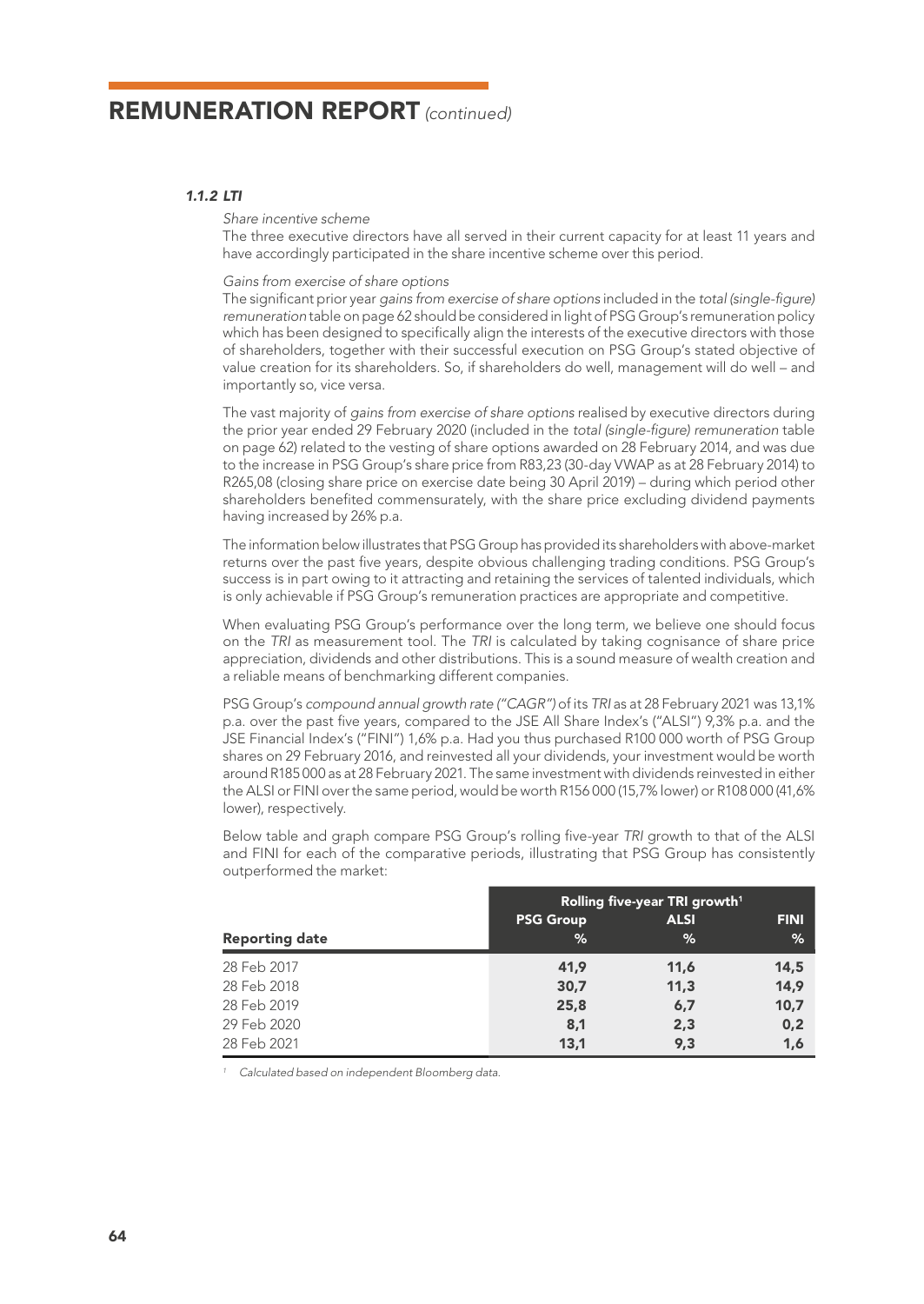

Rolling five-year TRI performance graph

#### *Financial performance measures*

Pursuant to the Capitec Unbundling and as explained in the Report of the Remcom on page 44, the Remcom introduced new *financial* performance measures applicable to share options awarded on or after 28 February 2018. It is evident from the calculations below that all of the *financial* performance measures applicable to such share options had been met upon the vesting date of 28 February 2021, and that 100% of such share options had accordingly vested.

*• TRI – applicable to 40% of such share options*

The table below sets out PSG Group's rolling five-year *TRI* performance against the average rolling five-year *TRI* performance of a peer group (as detailed on page 47), for the five-year period ended 28 February 2021 (i.e. the latest vesting date), as well as for comparative purposes the five-year periods ended 28 February 2017, 28 February 2018, 28 February 2019 and 29 February 2020. It is evident that PSG Group outperformed such new *financial* performance measure in each of the past five years:

|                          | <b>Rolling TRI performance</b><br>measured over the<br>preceding five years <sup>1</sup> |            |  |  |  |
|--------------------------|------------------------------------------------------------------------------------------|------------|--|--|--|
|                          | <b>PSG Group</b>                                                                         | Peer group |  |  |  |
| <b>Measurement date</b>  | %                                                                                        | %          |  |  |  |
| 28 Feb 2017              | 41,9                                                                                     | 21,9       |  |  |  |
| 28 Feb 2018              | 30,7                                                                                     | 16,6       |  |  |  |
| 28 Feb 2019              | 25,8                                                                                     | 8,5        |  |  |  |
| 29 Feb 2020              | 8,1                                                                                      | (7,7)      |  |  |  |
| 28 Feb 2021 <sup>2</sup> | 13,1                                                                                     | 6,3        |  |  |  |

 *Calculated based on independent Bloomberg data.*

*<sup>2</sup> PSG Group's TRI was 208% of that of the peer group as at 28 Feb 2021. Accordingly, being more than the required 120% for 100% of share options subject to such financial performance measure to vest, 100% of such share options vested in terms of the linear vesting model.*

*• Head office costs – applicable to 40% of such share options*

For the year ended 28 February 2021, PSG Group's total head office operating and employment costs (net of fee and other income generated, but excluding underwriting and commitment fees earned) amounted to 0,36% of PSG Group's *SOTP value* as at the reporting date, being less than the average *total expense ratio ("TER")* of South African flexible collective investment schemes (i.e. flexible funds) of 1,4%, and accordingly such *financial* performance measure had been met upon the vesting date.

*• Gearing – applicable to 20% of such share options*

As at 28 February 2021, PSG Group's total *SOTP* debt (prudently including any perpetual preference share funding) amounted to 5,4% of its total *SOTP* assets, being well within the maximum allowable gearing level of 20%, and accordingly such *financial* performance measure had been met upon the vesting date.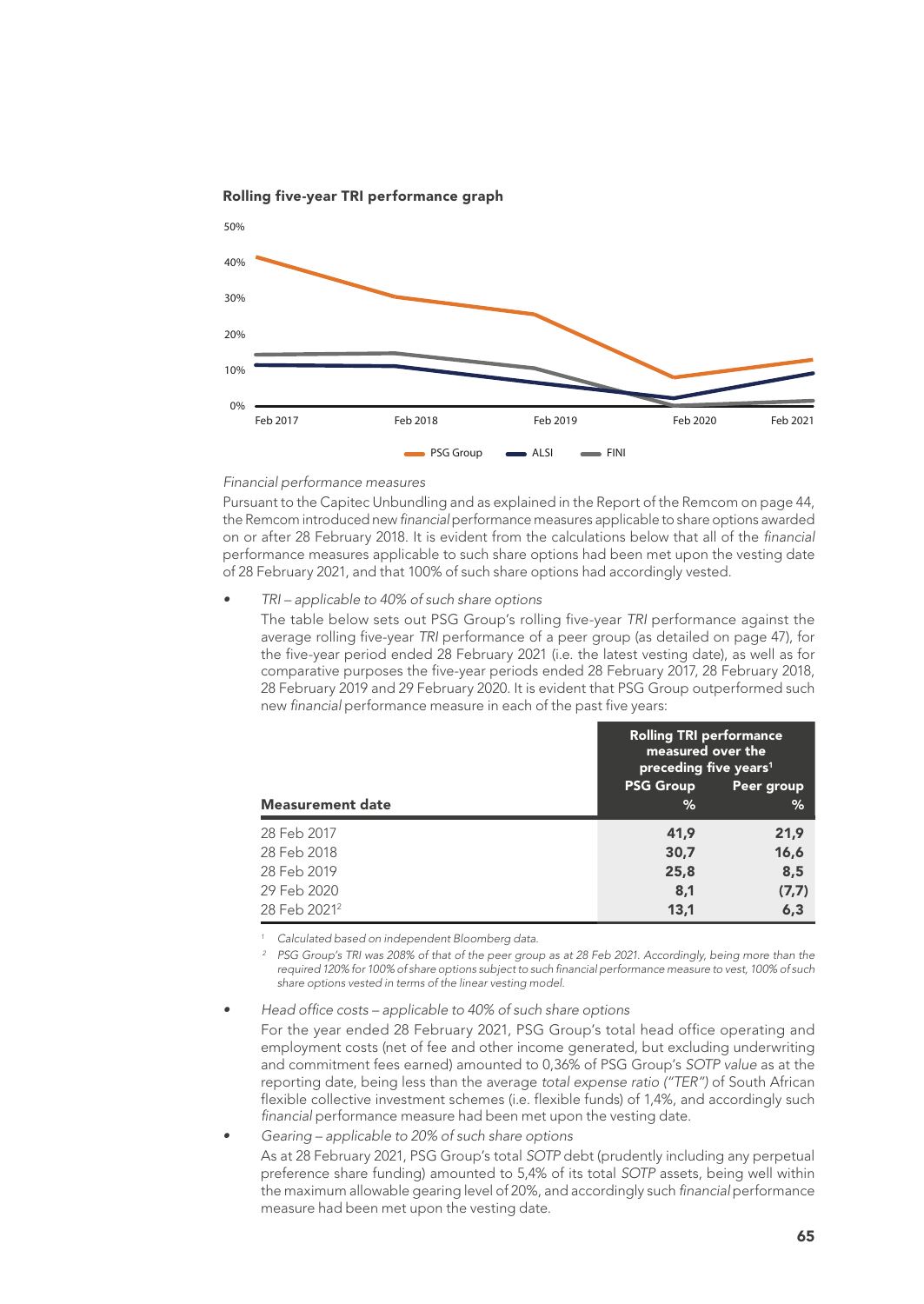*Extent of the share incentive scheme*

PSG Group shareholders previously approved the maximum absolute number of PSG Group shares that may be utilised for purposes of the share incentive scheme (both in total and on a per individual basis). The charts below depict the number of shares already utilised for such purpose up to 28 February 2021, revised to only include shares actually delivered (for example, in the case of share options settled on a net-equity basis (being fully paid-up shares delivered to settle the SIT's obligation to participants net of the strike value and Section 8C tax paid), only such net number of shares delivered have been included), expressed as a percentage of the maximum number of shares that may be utilised for purposes hereof:



At 28 February 2021, the share incentive scheme had 25 participants, comprising the executive directors, managers and other qualifying head office employees (including employees forming part of the PSG Capital division – however, the IFRS 2 share-based payment expense associated with such share options are carried by the PSG Capital division, as explained on page 52).

At 28 February 2021, the total number of share options that had already been awarded but remained either unvested or unexercised amounted to 2 704 643, representing 1,3% of PSG Group's total number of shares in issue (net of treasury shares). However, assuming that all share options are settled on a net-equity basis, the dilution to PSG Group shareholders should be significantly less than aforementioned 1,3%.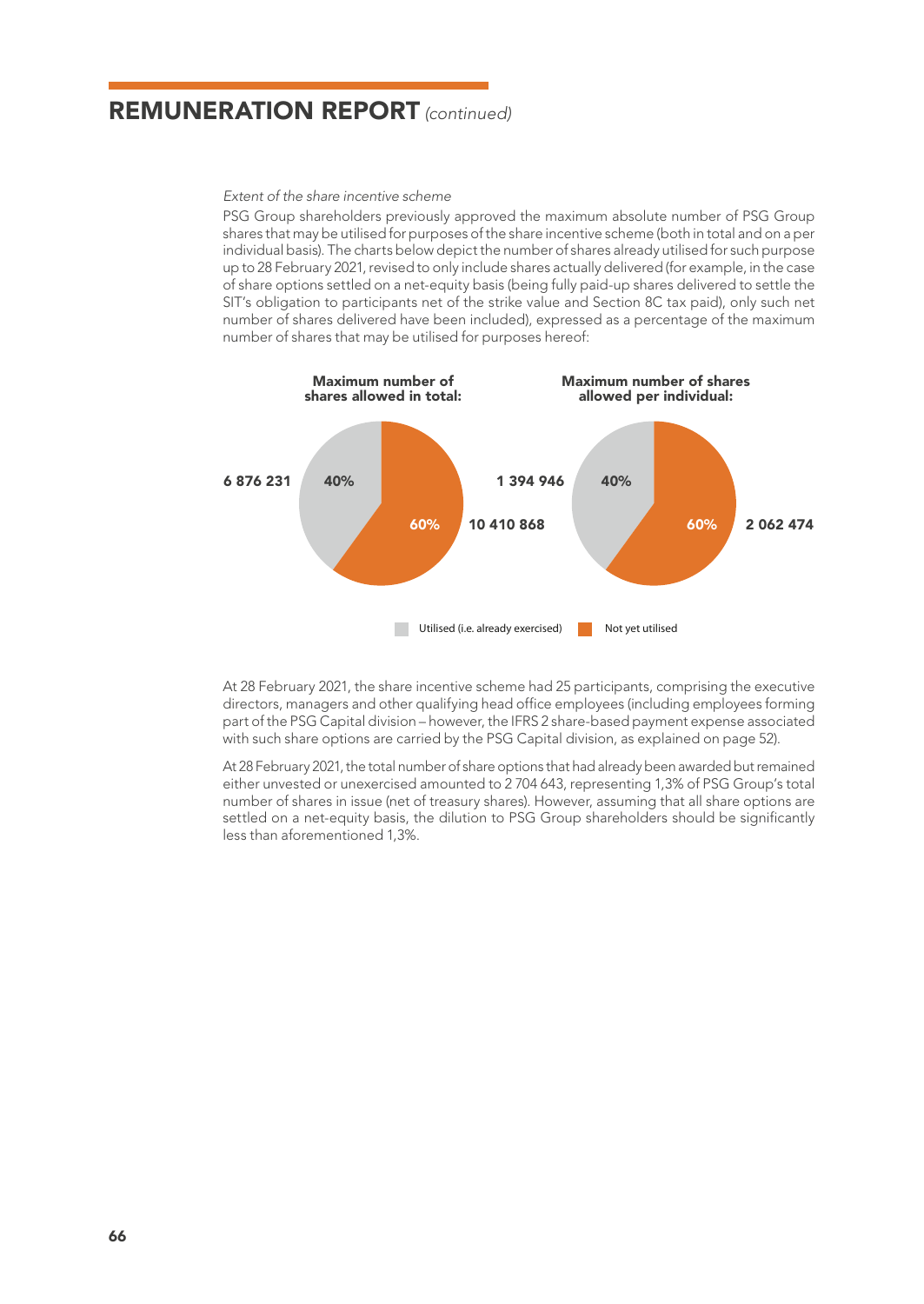#### *Unvested or unexercised share option awards*

The table below contains the unvested or unexercised share option awards of PSG Group's executive directors as at 28 February 2021:

|                                       | <b>Number</b><br>of                                                                    |                                                               |                                                        | <b>Market</b><br>price                            |                                                          | Strike price<br>per share option <sup>2</sup>                                                                |                                                                                              | <b>Number</b>                                                         | Gains<br>from<br>exer-<br>cise of<br>share | Value<br>of<br>unves-<br>ted<br>share       |
|---------------------------------------|----------------------------------------------------------------------------------------|---------------------------------------------------------------|--------------------------------------------------------|---------------------------------------------------|----------------------------------------------------------|--------------------------------------------------------------------------------------------------------------|----------------------------------------------------------------------------------------------|-----------------------------------------------------------------------|--------------------------------------------|---------------------------------------------|
| <b>Audited</b>                        | share<br>options<br>as at<br>29 Feb                                                    | Number of share<br>options during<br>the year<br>2020 Awarded | Vested <sup>1</sup>                                    | per<br>share on Capitec<br>date <sup>2</sup><br>R | <b>Before</b><br>vesting Unbun-<br>dling<br>$\mathsf{R}$ | After<br>Capitec<br>Unbun-<br>dling<br>R                                                                     | Date<br>granted                                                                              | of share options options<br>options<br>as at<br>28 Feb<br>2021        | during<br>year<br>R'000                    | as at<br>the 28 Feb<br>20213<br>R'000       |
| <b>WL</b> Greeff<br>$\overline{4}$    | 14 3 5 0<br>27 435<br>72 292<br>$\overline{4}$<br>185 877<br>131 082<br>$\overline{4}$ |                                                               | (14350)<br>(13718)<br>(18073)                          | 172,91<br>172,91<br>172,91                        | 136,84<br>178,29                                         | 236,13 19,50 to 39,11<br>250,56 14,73 to 42,91 28/02/2019<br>213,71 (2,51) to 22,27 28/02/2020               | 28/02/2015<br>21,39 29/02/2016<br>28/02/2018                                                 | 13717<br>54 219<br>185 877<br>131 082                                 | 518                                        | 627<br>2 0 6 7<br>7 2 3 4<br>7521           |
|                                       | 431 036                                                                                | 209 756<br>209 756                                            | (46141)                                                |                                                   |                                                          |                                                                                                              | 67,12 26/02/2021                                                                             | 209 756<br>594 651                                                    | 518                                        |                                             |
| JA Holtzhausen<br>4                   | 14745<br>26 4 4 0<br>4 72 889<br>$\overline{4}$<br>185 807<br>4 131 084                | 208 896                                                       | (14745)<br>(13 220)<br>(18222)                         | 172,91<br>172,91<br>172,91                        | 136,84<br>178,29                                         | 236,13 19,50 to 39,11<br>250,56 14,73 to 42,91 28/02/2019<br>213,71 (2,51) to 22,27 28/02/2020               | 28/02/2015<br>21,39 29/02/2016<br>28/02/2018<br>67,12 26/02/2021                             | 13 2 20<br>54 6 67<br>185 807<br>131 084<br>208 896                   | 532                                        | 605<br>2084<br>7 2 3 2<br>7521              |
| PJ Mouton<br>4<br>4<br>$\overline{4}$ | 430 965<br>18 674<br>41 997<br>63 152<br>113 018<br>4 227 700<br>183 503               | 208 896<br>349 875                                            | (46187)<br>(18, 674)<br>(20998)<br>(21051)<br>(28 255) | 172,91<br>172,91<br>172,91<br>172,91              | 136,84<br>178,29                                         | 237,31 28,68 to 39,47<br>236,13 19,50 to 39,11<br>250,56 14,73 to 42,91<br>213,71 (2,51) to 22,27 28/02/2020 | 28/02/2015<br>21,39 29/02/2016<br>28/02/2017<br>28/02/2018<br>28/02/2019<br>67,12 26/02/2021 | 593 674<br>20 999<br>42 101<br>84763<br>227 700<br>183 503<br>349 875 | 532<br>674                                 | 960<br>1 3 9 1<br>3 2 3 2<br>8862<br>10 529 |
|                                       | 648 044<br>1 510 045                                                                   | 349 875<br>768 527                                            | (88978)<br>(181306)                                    |                                                   |                                                          |                                                                                                              |                                                                                              | 908 941<br>2 0 9 7 2 6 6                                              | 674<br>1724                                |                                             |

The executive directors have not yet elected to exercise their right in terms of the provisions of the share incentive scheme to exercise their share<br>options that became exercisable on 28 February 2021. Such right will be

*<sup>2</sup> Share options exercised during the period under review were exercised prior to the Capitec Unbundling taking effect. Pursuant to the Capitec* 

Unbundling, shares options' strike prices were adjusted as detailed on page 45.<br><sup>3</sup> Based on the 30-day volume weighted average PSG Group share price of R67,12 as at 28 February 2021.<br><sup>4</sup> Vesting subject to additional requ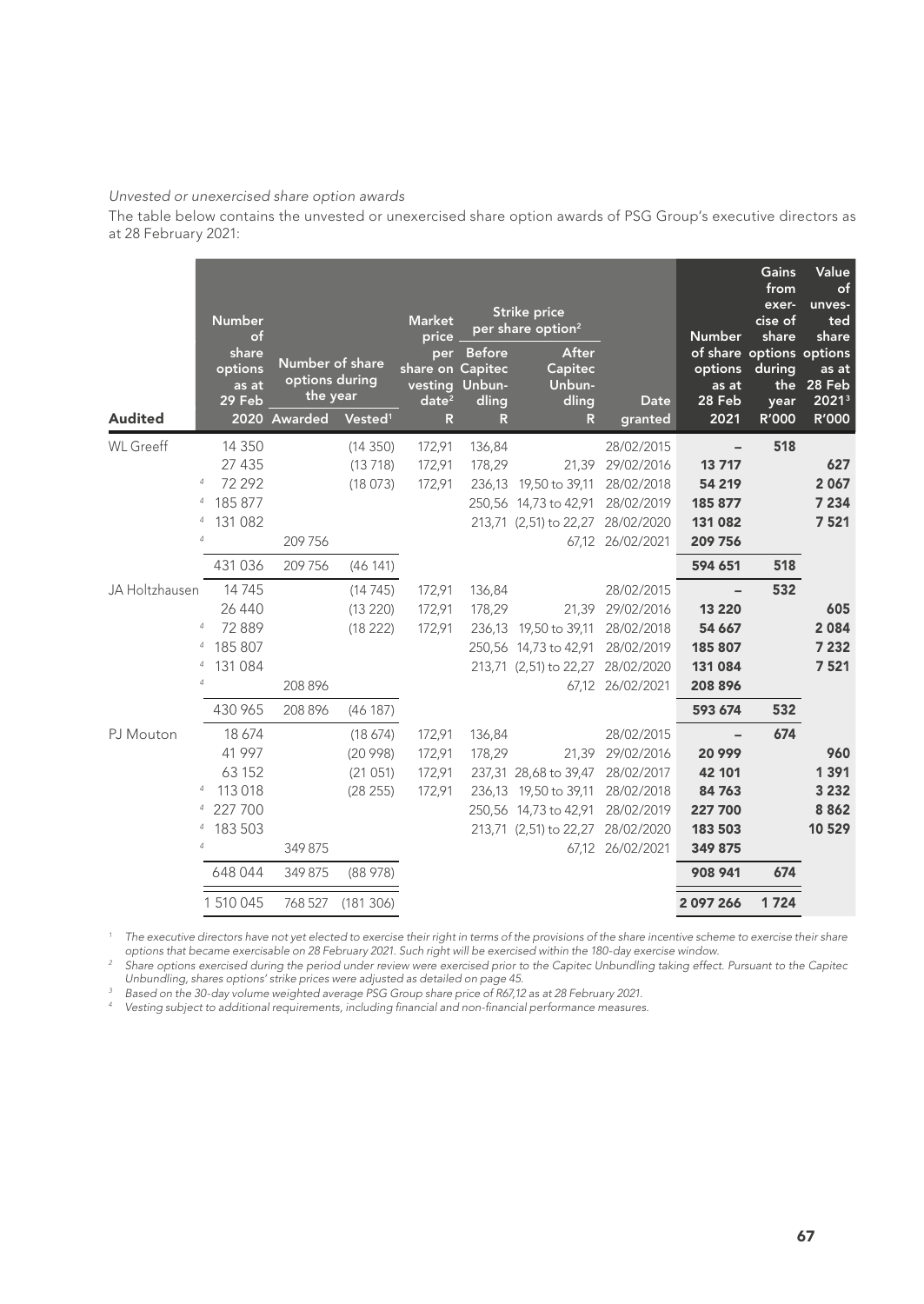*Loan funding – share incentive scheme*

PSG Group's executive directors previously received loan funding in terms of the share incentive scheme. It should be noted that the Remcom previously decided that no new loan funding be granted for the foreseeable future for prudency purposes, while existing loan funding be phased out in accordance with the existing loan repayment terms.

PSG Group's executive directors settled their remaining loan funding in full during the year ended 28 February 2021. These loans accrued interest at the South African Revenue Service fringe benefit rate. PSG Group shares were pledged and ceded in security and needed to cover the related outstanding loans by at least 300% (2020: 300%) at all times.

The table below provides the outstanding loan balances and related security cover (i.e. value of PSG Group shares pledged and ceded as security for such loans expressed as a percentage of the loan balances outstanding) of the executive directors as at the respective reporting dates:

| <b>R'000</b>                              | 2021 | 2020      |
|-------------------------------------------|------|-----------|
| <b>WL</b> Greeff                          |      | 4 0 1 3   |
| JA Holtzhausen                            |      | 13 3 9 7  |
| PJ Mouton                                 |      |           |
| <b>Total loans</b>                        |      | 17 410    |
| <b>Security cover</b><br><b>WL</b> Greeff |      | 2 3 2 5 % |
| JA Holtzhausen                            |      | 598%      |
| PJ Mouton                                 |      |           |

All loan balances due by participants other than the executive directors were settled during the year ended 29 February 2020.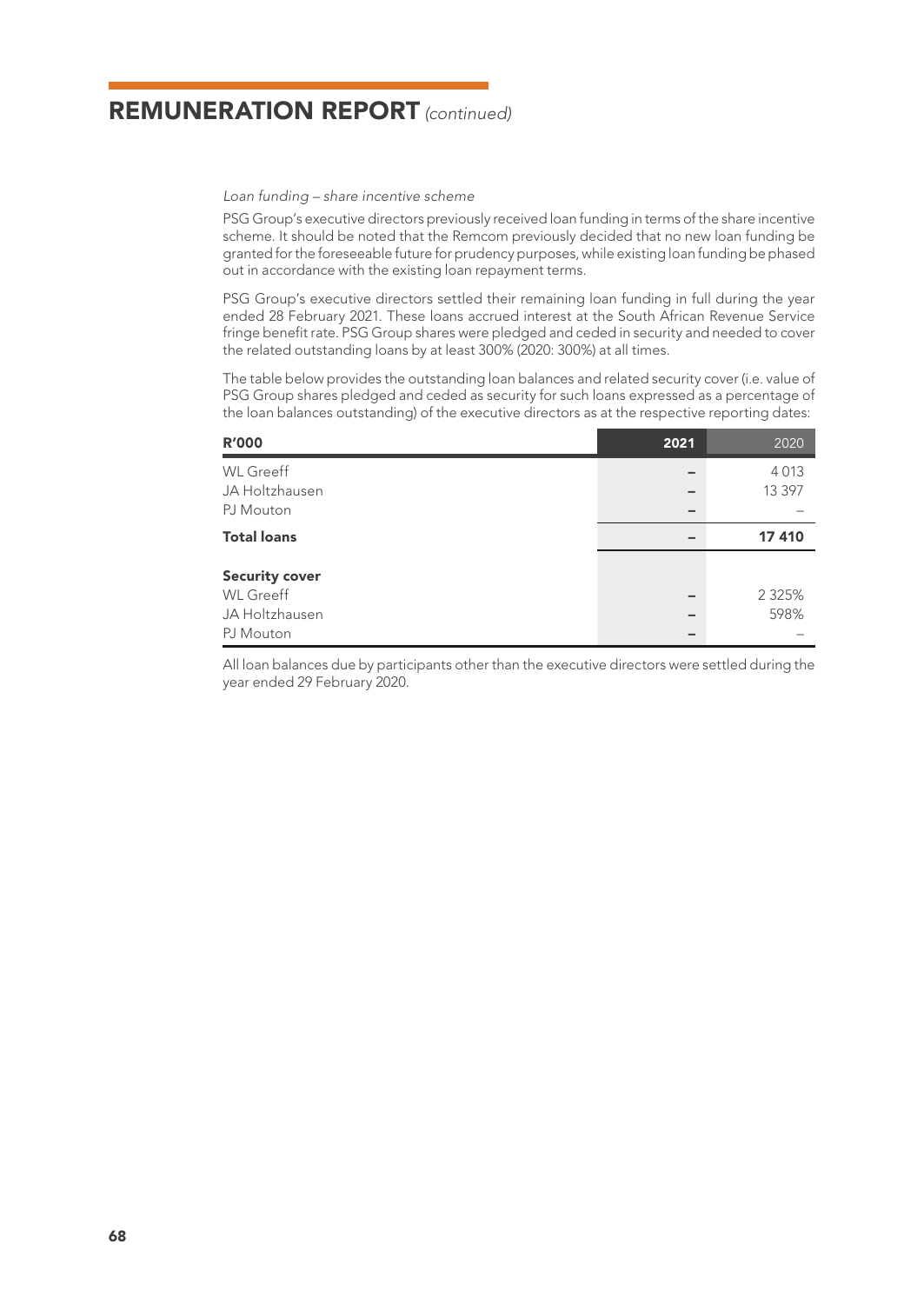## 2. NON-EXECUTIVE DIRECTORS' REMUNERATION

The table below provides information on the total remuneration paid to PSG Group's non-executive directors, including fees paid by subsidiaries of PSG Group to non-executive directors for services rendered in either an executive or non-executive capacity:

| <b>Audited</b><br>R'000 (excluding<br>value-added tax,<br>to the extent<br>applicable) | Paid for<br>services<br>rendered<br>to PSG<br>Group<br>Fees | Fees    | <b>Base</b><br>salary | Discre-<br>tionary<br>perfor-<br>mance-<br>based<br>bonus | Gains<br>from<br>exercise<br>of share<br>options | <b>Total</b> | <b>Total</b><br>remune-<br>ration |
|----------------------------------------------------------------------------------------|-------------------------------------------------------------|---------|-----------------------|-----------------------------------------------------------|--------------------------------------------------|--------------|-----------------------------------|
| For the year ended                                                                     |                                                             |         |                       |                                                           |                                                  |              |                                   |
| 28 Feb 2021                                                                            |                                                             |         |                       |                                                           |                                                  |              |                                   |
| PE Burton                                                                              | 564                                                         | 702     |                       |                                                           |                                                  | 702          | 1 2 6 6                           |
| ZL Combi                                                                               | 725                                                         | 899     |                       |                                                           |                                                  | 899          | 1624                              |
| $FJ$ Gouws <sup>1,2</sup>                                                              |                                                             |         | 5 5 3 7               | 23 211                                                    | 3 2 0 2                                          | 31 950       | 31 950                            |
| AM Hlobo                                                                               | 426                                                         |         |                       |                                                           |                                                  |              | 426                               |
| <b>B</b> Mathews                                                                       | 426                                                         |         |                       |                                                           |                                                  |              | 426                               |
| JJ Mouton                                                                              | 266                                                         |         |                       |                                                           |                                                  |              | 266                               |
| CA Otto                                                                                | 479                                                         | 747     |                       |                                                           |                                                  | 747          | 1 2 2 6                           |
|                                                                                        | 2886                                                        | 2 3 4 8 | 5 5 3 7               | 23 211                                                    | 3 2 0 2                                          | 34 298       | 37 184                            |
| For the year ended<br>29 Feb 2020                                                      |                                                             |         |                       |                                                           |                                                  |              |                                   |
| PE Burton                                                                              | 564                                                         | 695     |                       |                                                           |                                                  | 695          | 1 2 5 9                           |
| ZL Combi                                                                               | 725                                                         | 1000    |                       |                                                           |                                                  | 1000         | 1725                              |
| FJ Gouws <sup>1,2</sup>                                                                |                                                             |         | 5507                  | 21 0 9 3                                                  | 20412                                            | 47012        | 47 012                            |
| AM Hlobo                                                                               | 426                                                         |         |                       |                                                           |                                                  |              | 426                               |
| <b>B</b> Mathews                                                                       | 426                                                         |         |                       |                                                           |                                                  |              | 426                               |
| JJ Mouton                                                                              | 266                                                         |         |                       |                                                           |                                                  |              | 266                               |
| CA Otto                                                                                | 479                                                         | 1024    |                       |                                                           |                                                  | 1024         | 1503                              |
|                                                                                        | 2886                                                        | 2719    | 5 5 0 7               | 21 0 9 3                                                  | 20412                                            | 49731        | 52 617                            |

Mr FJ Gouws is the CEO of PSG Konsult, a subsidiary. The total performance-based bonus earned on a PSG Konsult level was "<br>R24m (2020: R21,2m), of which the payment of 70% (2021: R16,8m; 2020: R14,9m) is unconditional, whi *(2021: R3,6m; 2020: R3,2m) is subject to malus/clawback provisions and conditional on the director remaining in service for one and* 

*two years, respectively. <sup>2</sup> R266 250 (2020: R266 250) was paid to PSG Management Services (Pty) Ltd, a wholly-owned subsidiary of PSG Konsult, for Mr FJ Gouws's services as PSG Group non-executive director.*